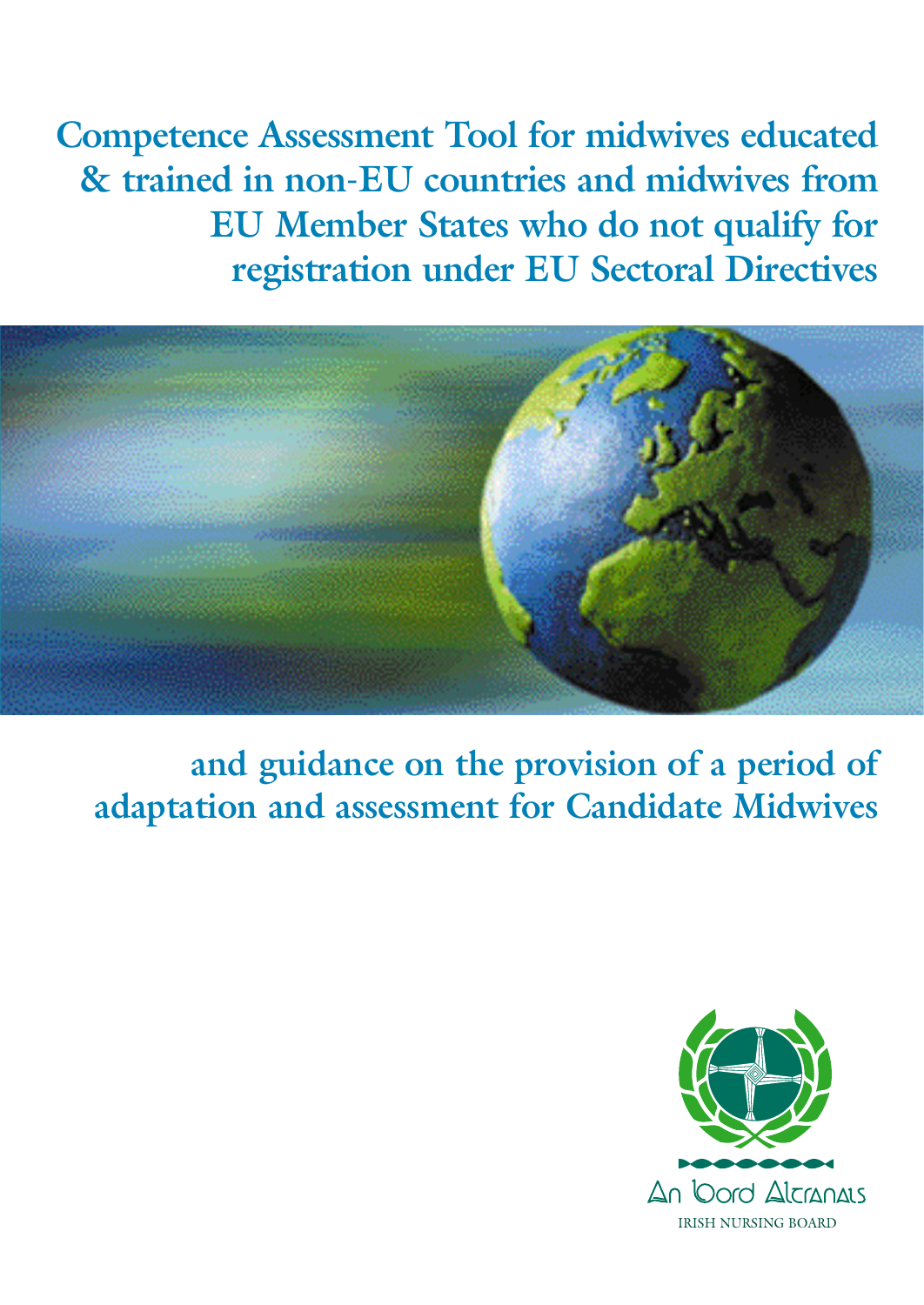# **Candidate Midwife Details**

| Name:                        |  |  |  |  |  |  |  |
|------------------------------|--|--|--|--|--|--|--|
| <b>ABA Reference Number:</b> |  |  |  |  |  |  |  |
| Hospital Name:               |  |  |  |  |  |  |  |



An Bord Altranais, 31/32 Fitzwilliam Square, Dublin 2.Telephone: 353-1-6398 500 Fax: 353-1-676 3348 Email: admin@nursingboard.ie Web: www.nursingboard.ie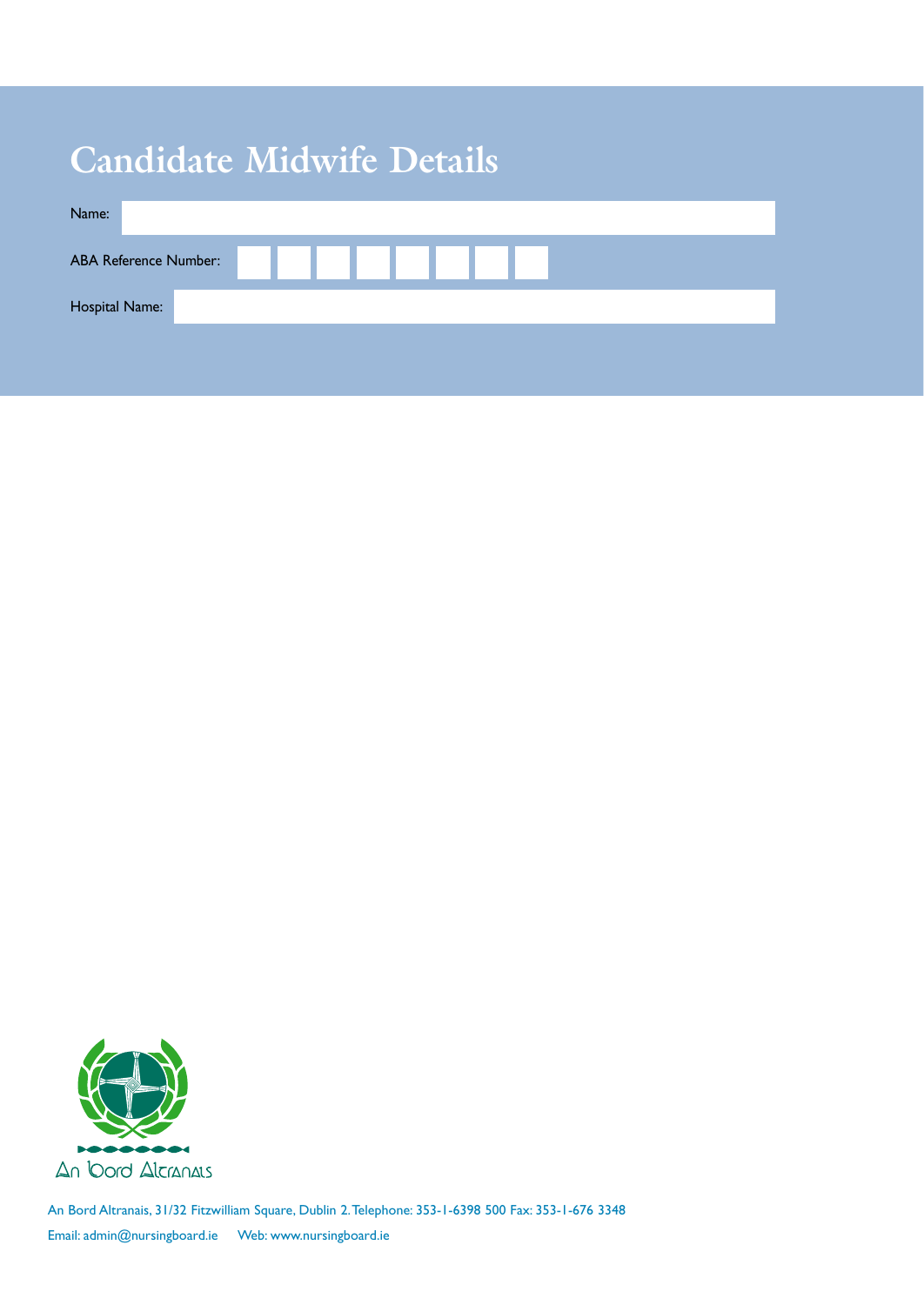### **CONTENTS**

| <b>Introduction</b>                                                | page 3  |
|--------------------------------------------------------------------|---------|
| <b>Section 1</b>                                                   |         |
| Guidance on the Provision of a Period of Adaptation and Assessment | page 4  |
| Glossary of Terms                                                  | page 4  |
| Overview                                                           | page 6  |
| Criteria for the provision of a period of adaptation               | page 6  |
| Adaptation strategy                                                | page 6  |
| Assessment strategy                                                | page 7  |
| Learning log                                                       | page 7  |
| Tools to assist the assessment process                             | page 7  |
| Attendance                                                         | page 7  |
| Assessment meetings                                                | page 7  |
| Management of assessment documentation                             | page 9  |
| Report of the Director of Midwifery                                | page 9  |
| Cause for serious concern                                          | page 9  |
| Appeal procedure                                                   | page 9  |
| Summary of Adaptation and Assessment Programme                     | page 10 |

### **Section 2**

| <b>Competence Assessment Tool</b>       | page 11 |
|-----------------------------------------|---------|
| Domains of Competence                   | page 11 |
| <b>Assessment Meeting Record Sheets</b> | page 19 |
| Initial meeting record sheet            | page 19 |
| Intermediate meeting record sheet       | page 21 |
| Final meeting record sheet              | page 23 |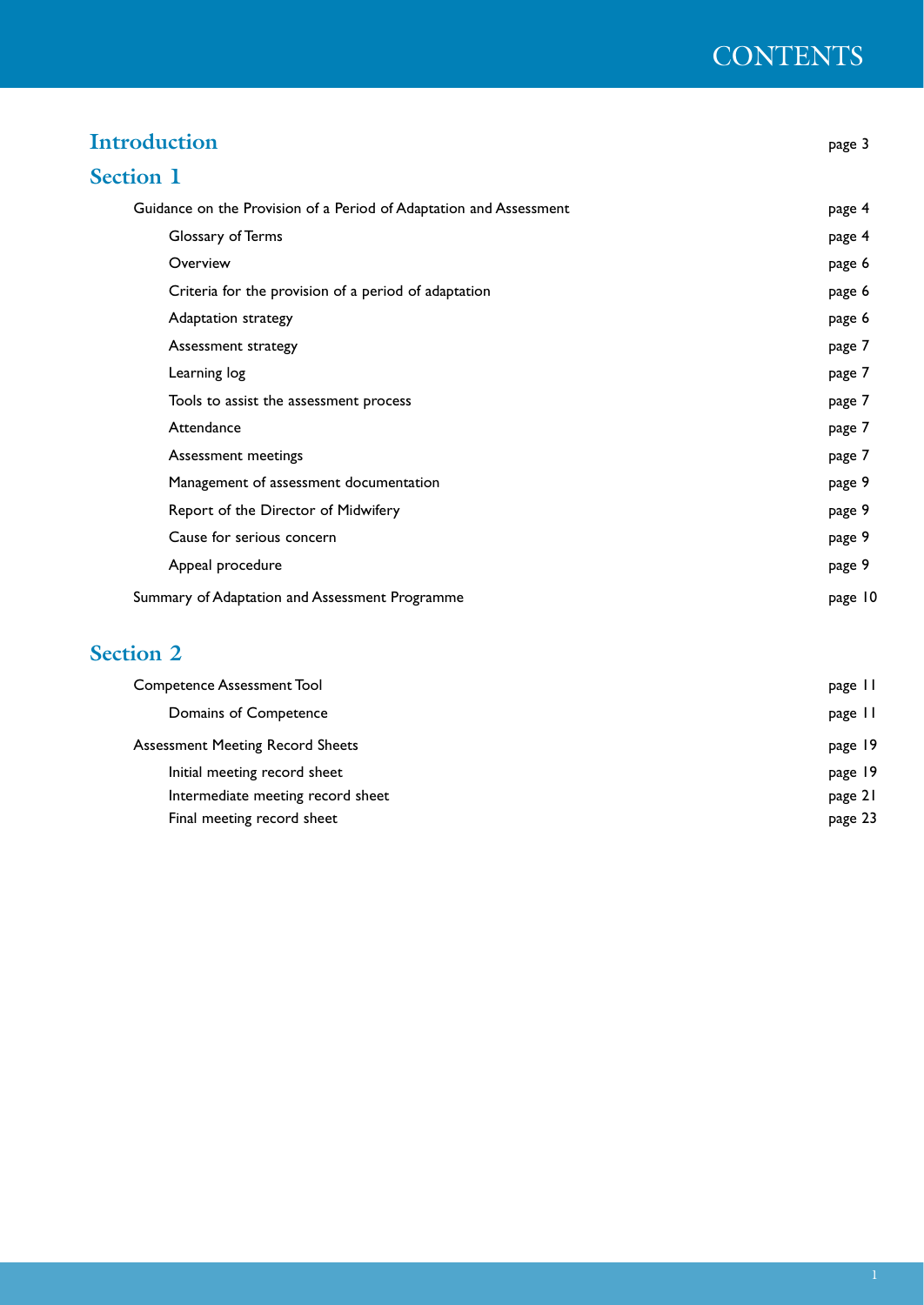### **Introduction**

An Bord Altranais, mindful of its remit to promote high standards of professional education and training and professional conduct among midwives, and hence to protect the public, has developed a new framework for determining the eligibility of midwives to register with An Bord Altranais. It is applicable to

- (a) applicants educated and trained in non-European Union (EU) countries and
- (b) applicants from EU Member states who do not meet EU Sectoral Directive requirements,

whom the Board has determined should undertake a period of adaptation and assessment in order to determine their eligibility to register.

The purpose of this document is to

- provide registered midwives in Irish health care institutions who are involved in the provision of an adaptation and assessment programme with guidance and information, and the assessment framework.
- provide detailed information to applicants from overseas undergoing a period of adaptation and assessment.

The assessment tool in this document is based on the *Requirements and Standards for Midwife Registration Education Programmes, 3rd Edition* (An Bord Altranais, 2005), which sets out the competencies that midwifery students must attain on completion of the education programme in order that they may apply for entry to the Midwives Division of the Register.

Section One of this document provides guidance on the provision of a period of adaptation and assessment. A glossary of terms is included to enable midwives to become familiar with the terminology utilised in the document. Section Two of the document is the Competence Assessment Tool and accompanying Meeting Record Sheets. The Competence Assessment Tool is the new assessment instrument for use during the period of adaptation and assessment.

The use of this new assessment framework will allow for continued consistency across all health care institutions involved in the provision of an adaptation and assessment programme to midwives from overseas. It will ensure transparency and accountability in the adaptation and assessment process.The use of this new framework will facilitate staff in determining the ability of the Candidate Midwife to practise midwifery safely and effectively within the Irish health services. It will also assist in ensuring that applicants from overseas are supported and guided in a comprehensive manner while achieving competence to practice midwifery safely and effectively in Ireland.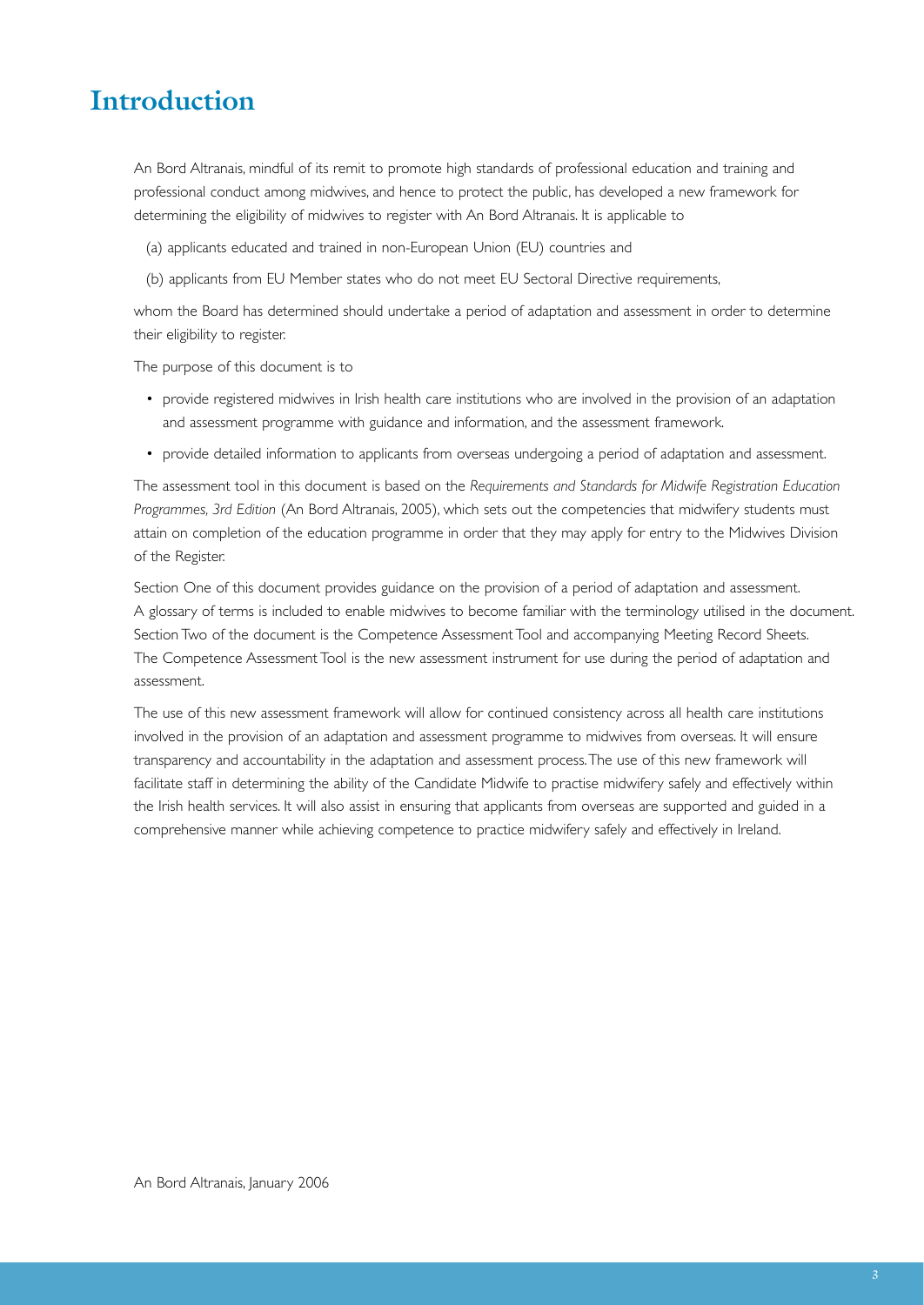# **Section 1**

### GUIDANCE ON THE PROVISION OF A PERIOD OF ADAPTATION AND ASSESSMENT

### **Glossary of Terms**

#### **Applicant**

Applicant refers to an individual who applies to An Bord Altranais to have his/her name entered in the Midwives Division of the Register as maintained by the Board.

#### **Action Plan**

An action plan is a plan drawn up by the Preceptor/Assessor, the Candidate Midwife and the Verifier to facilitate and monitor the achievement of competence. It is initiated if necessary at the intermediate meeting if problem areas are identified.

#### **Assessment**

Assessment involves determining the extent to which an individual reaches the desired level of competence in skill, knowledge, understanding or attitudes in relation to a specified goal. Assessment measures the integration and application of theory to client care learned throughout the programme, and requires the Candidate Midwife to demonstrate proficiency within practice through the achievement of learning outcomes.

#### **Candidate Midwife**

A Candidate Midwife is an individual undergoing a period of adaptation for the purpose of registration with An Bord Altranais and whose name has been placed on the Candidate Register as maintained by An Bord Altranais.

#### **Competence**

Competence is a complex multidimensional phenomenon and is defined as the ability of the Registered Midwife to practice safely and effectively, fulfilling his/her professional responsibility within his/her scope of practice.

#### **Domains of competence**

These are defined as broad categories that represent the functions of the Registered Midwife in contemporary practice.

#### **Indicators**

Indicators provide evidence of competence.

#### **Learning Contract**

A learning contract is a means of reconciling the learning needs of the Candidate Midwife with the requirements for successful completion of the period of adaptation and assessment.This is achieved through negotiation of learning needs and objectives.The focus is on the development of competence through achievement of the learning outcomes.

#### **Learning Outcome**

A learning outcome is a statement of what a Candidate Midwife is expected to know, understand or be able to do at the end of a period of learning. It includes an indication of the evidence required to show that the learning has been achieved.

#### **Learning Log**

The learning log represents documented evidence of learning recorded by the Candidate Midwife in the form of a diary/journal. It facilitates assessment in the five Domains of Competence as outlined by An Bord Altranais.

#### **Periof of Adaptation**

A period of adaptation is a period of supervised practice possibly being accompanied by further education and training. The supervised practice is under the responsibility of a registered midwife.This period of supervised practice shall be the subject of assessment.The assessment of the adaptation period shall represent achievement of An Bord Altranais 'Competencies for Entry to the Midwives Division of the Register'.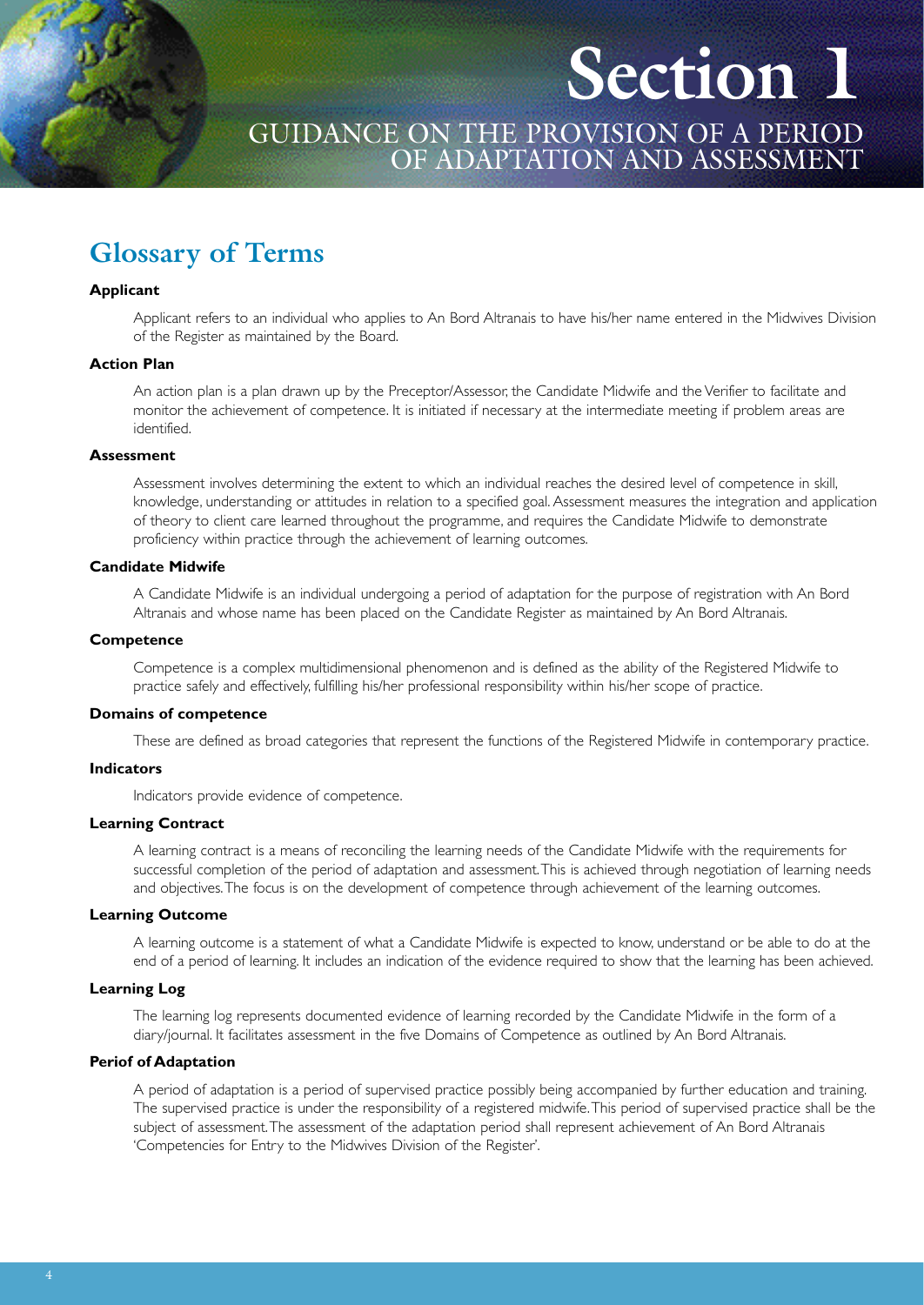#### **Performance Criteria**

These are statements of selected actions or behaviours that identify how achievement of competence is demonstrated.

#### **Preceptor/Assessor**

A Preceptor/Assessor is a Registered Midwife. He/she is responsible for orientating, supervising and assessing the Candidate Midwife and is prepared to guide and direct the Candidate Midwife during the period of adaptation.The role involves facilitating learning opportunities and assessing the competence of the Candidate Midwife on a continuing basis throughout the period of supervised practice.The Preceptor/Assessor is an experienced midwife who acts as a role model and resource person for the Candidate Midwife assigned to him/her.

#### **Reflection**

To enable practitioners to develop the skills required in practice, Schon (1991) advocates a model of professional learning where professionals learn by reflecting within a practice environment. Essentially reflection involves three key stages; awareness of an issue, analysis of knowledge and feelings, and identification and integration of new learning (Atkins and Murphy 1993). Reflection may be recorded in the diary/journal/learning log.

#### **Reflective Time**

The time spent on reflection during the period of adaptation.The amount of time spent engaging in reflective practice is determined by the need of the Candidate Midwife and is agreed with the Preceptor/Assessor. It takes place in the clinical area.

#### **Verifier**

The Verifier is a registered midwife who has completed a teaching and assessing or preceptorship course and who will act independently to ensure that the assessment is conducted fairly.The Verifier should be identified at the outset of the period of adaptation and assessment. If difficulties arise during the period of adaptation the Verifier is responsible for verifying the assessment process.The Verifier attends the intermediate and final meeting if requested to do so by the Candidate Midwife, the Preceptor/Assessor or both.The Clinical Midwife Manager or Midwifery Practice Development Co-ordinator is ideally experienced to verify the assessment process.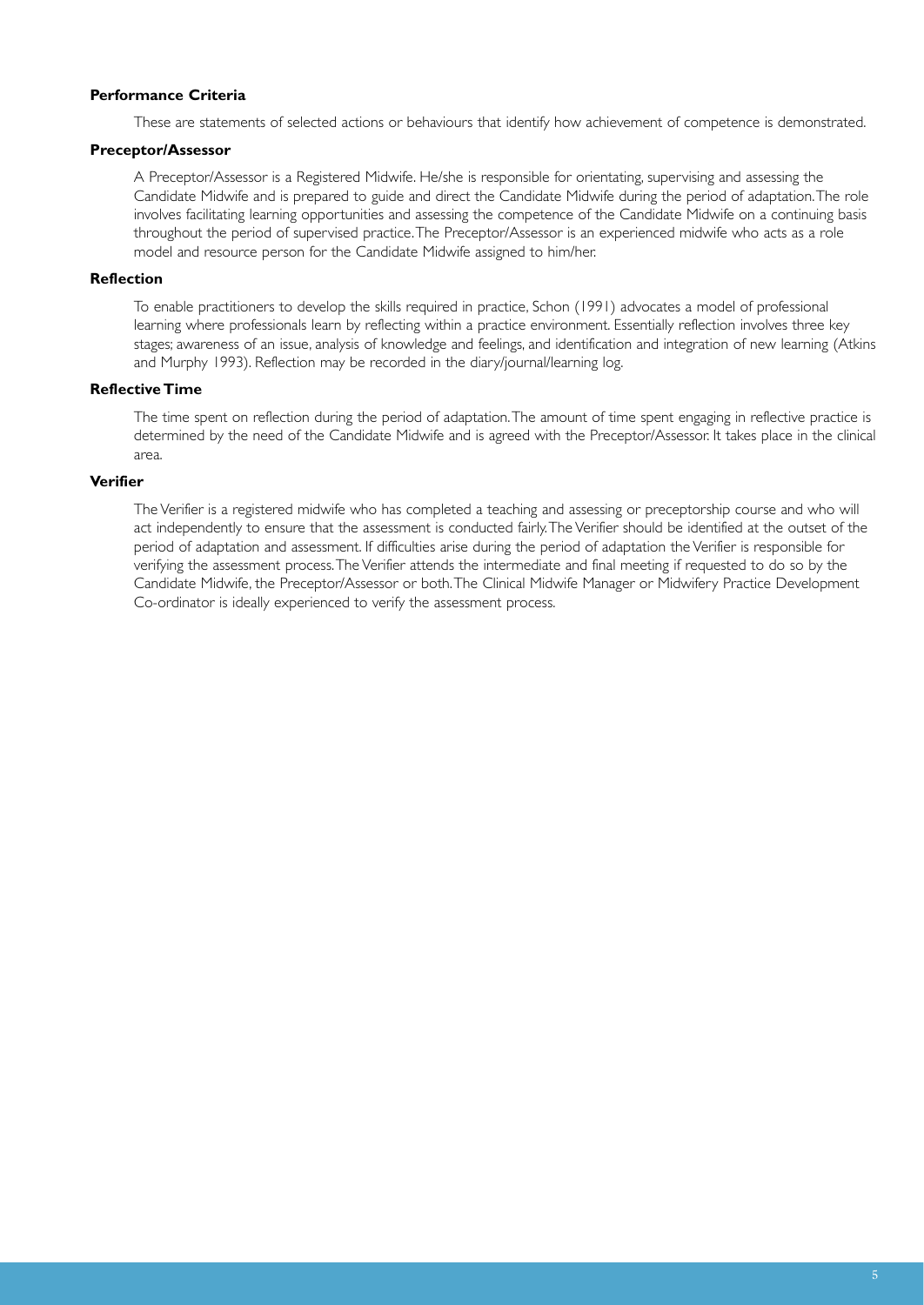### **Overview**

An applicant from overseas may be required by An Bord Altranais to undertake a period of adaptation prior to obtaining registration in the Midwives Division of the Register. A period of adaptation is a period of supervised practice possibly being accompanied by further education and training.The period of adaptation is under the supervision of a registered midwife and shall be the subject of assessment. An applicant undergoing a period of adaptation will have his/her name entered on a Candidate Register maintained by An Bord Altranais and is referred to as a **Candidate Midwife.** Once An Bord Altranais has been notified by a hospital or the HSE – Employers Agency<sup>1</sup> that the applicant has made arrangements to undertake the period of adaptation in that hospital, a Certificate of Registration as a Candidate Midwife will be issued.This will be valid for a period of twelve weeks.

This period of adaptation must be a minimum of six weeks duration but may be extended up to a maximum of twelve weeks at the discretion of the Director of Midwifery in the hospital where the Candidate Midwife is undergoing adaptation. Any further extension of this time must be requested by the Director of Midwifery, approved by An Bord Altranais, and a new Certificate of Candidate Registration issued.

The purpose of the period of adaptation is to support each Candidate Midwife so that he/she may demonstrate suitability for registration with An Bord Altranais. In order to become eligible for registration the Candidate Midwife must demonstrate competence. Competence is demonstrated by an ability of the Candidate Midwife to practice safely and effectively fulfilling his/her professional responsibility within his/her scope of practice.The Candidate Midwife works under the supervision of a registered midwife for the duration of the period of adaptation.The Candidate Midwife must actively engage in the process of adaptation and has a responsibility to negotiate opportunities for learning and to provide the necessary evidence that learning has occurred.The period of adaptation is the subject of an assessment to determine the achievement of competence.The Director of Midwifery will attest to the suitability of the Candidate Midwife to have his/her name entered in the Midwives Division of the Register as maintained by An Bord Altranais following this period of adaptation and assessment.

#### **Criteria for the provision of a period of adaptation**

Prior to providing a period of adaptation to a Candidate Midwife the following criteria should be considered.

- The Candidate Midwife is placed in a learning environment that is already audited by a process approved by An Bord Altranais for the education and training of midwives and has well-established mechanisms for supporting learners. Placement in such an area facilitates assessment of suitability for entry to the register as maintained by An Bord Altranais.
- The Candidate Midwife works with a registered midwife (the Preceptor/Assessor) and/or other registered midwives on a daily basis for the duration of the period of adaptation.This enables the Candidate Midwife to develop the requisite knowledge, skills, attitudes and behaviours necessary to demonstrate the achievement of competence.
- The Preceptor/Assessor ideally has a minimum of one year of post-midwifery registration experience in clinical midwifery practice and is aware of the fundamental principles of assessment. Best practice would indicate that each Preceptor/Assessor has completed a teaching and assessing or preceptorship course.

#### **Adaptation strategy**

The principal aim of the period of adaptation is to harness the knowledge and expertise that the Candidate Midwife brings to the programme in ways that empower the Candidate Midwife to accept and exercise responsibility and accountability for independent learning, personal growth and self-awareness, and to demonstrate the competence required to have his/her name entered on the register.

Learner-centred approaches that embrace the processes and competencies of adult learning are encouraged to enable the Candidate Midwife to take control of professional development. Given the cultural background and the wide ranging knowledge and experience the Candidate Midwife may possess, no single teaching and learning strategy will address all needs. A variety of teaching and learning strategies are used in order to build upon existing knowledge and expertise:

- *Supervised clinical midwifery practice* provides experiential learning and enables the Candidate Midwife to achieve and to demonstrate competence.
- *Reflective discussions* during supervised practice facilitate critical awareness and reflective practice.
- *Problem solving* enables the Candidate Midwife to assess and manage work in conjunction with peers.This fosters a notion of individual and collective thought and it encourages and enhances a team approach. It allows the Candidate Midwife to demonstrate initiative.

1 Placements for period of adaptation may be organised by the applicant directly with a hospital or , if the applicants has a contract of employment, through the National Co-ordinator for Clinical Placements, Health Service Executive - Employers Agency.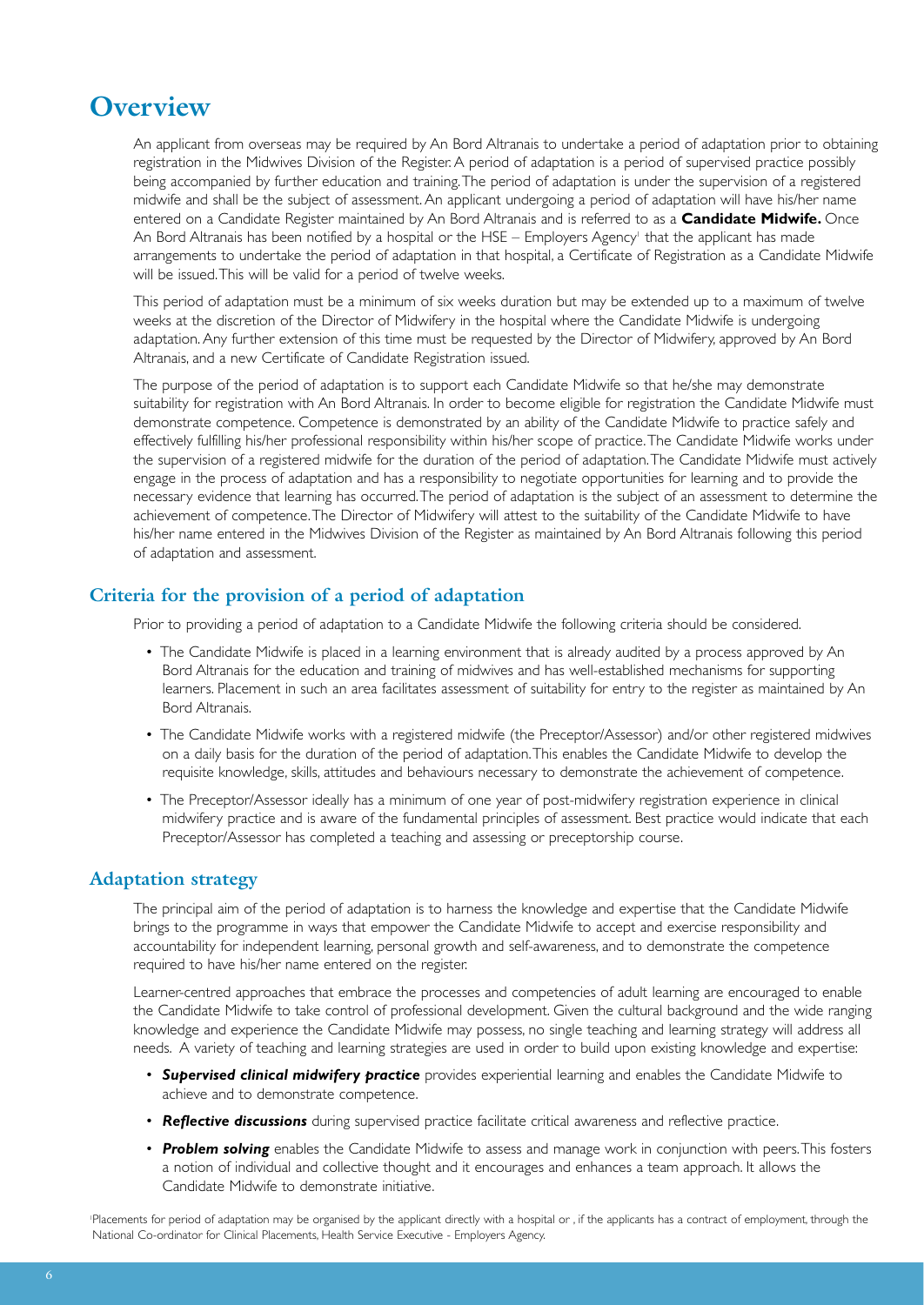• *The use of a learning log* provides an opportunity to reflect upon and record personal encounters and, if appropriate, to further develop English language-writing skills.

#### **Assessment Strategy**

The assessment strategy recognises the knowledge, expertise and previous experience of the Candidate Midwife. It acknowledges that the Candidate Midwife is, or has been, registered on a professional Register of Midwives maintained by a Regulatory Authority in another country. In addition it also takes into account the instructions set out in each Candidate Midwife's An Bord Altranais decision letter which states the length of the required period of adaptation.The Competence Assessment Tool is designed to allow for a transparent assessment process that is user-friendly.The focus is on facilitating learning opportunities that allow the Candidate Midwife to further develop independent learning skills and the performance criteria of competence associated with life long learning and continuing professional development. Evidence of competence may be gathered by a number of methods including:

- **Direct observatio**n of the Candidate Midwife's performance throughout the period of adaptation
- **Question and answer** sessions to assess underpinning knowledge
- **Reflective discussions** between the Candidate Midwife and the Preceptor/Assessor regarding professional progress
- **Testimony** from other key midwifery staff
- **Product evidence,** e.g. documented midwifery care
- **Learning log** evidence

#### **Learning Log**

The use of a learning log during the period of adaptation is recommended.The Candidate Midwife may use the learning log to record personal accounts of learning and in so doing engage in reflective practice.To determine competence the Preceptor/Assessor satisfies him/herself that the Candidate Midwife has achieved the learning outcomes and the learning log may assist the Preceptor/Assessor in this endeavor.The log provides documented evidence of learning and the reflective notes may provide evidence that competence has been achieved in the relevant domains.

#### **Tools to assist the assessment process**

*Competence Assessment. Supporting a standard through interactive learning* (An Bord Altranais 2002).This e-learning programme will assist both the Candidate Midwife and Preceptor/Assessor in understanding the assessment process. It may be accessed on http://www.nursingboard.ie

#### **Attendance**

Attendance of 100% is expected of the Candidate Midwife during the period of adaptation. However 80% is the minimal attendance recommended before final assessment can be undertaken. Full shifts must be attended to enable achievement of the learning outcomes. Any deviation from this is negotiated locally with the Clinical Midwife Manager or Preceptor/Assessor.

#### **Assessment Meetings**

To facilitate the assessment process, it is recommended that formal meetings take place between the Preceptor/Assessor and the Candidate Midwife. An initial, an intermediate and a final meeting are essential. Meetings are held in private, free from disturbance. All meetings are recorded in the Meeting Record Sheets and entries must be dated and signed.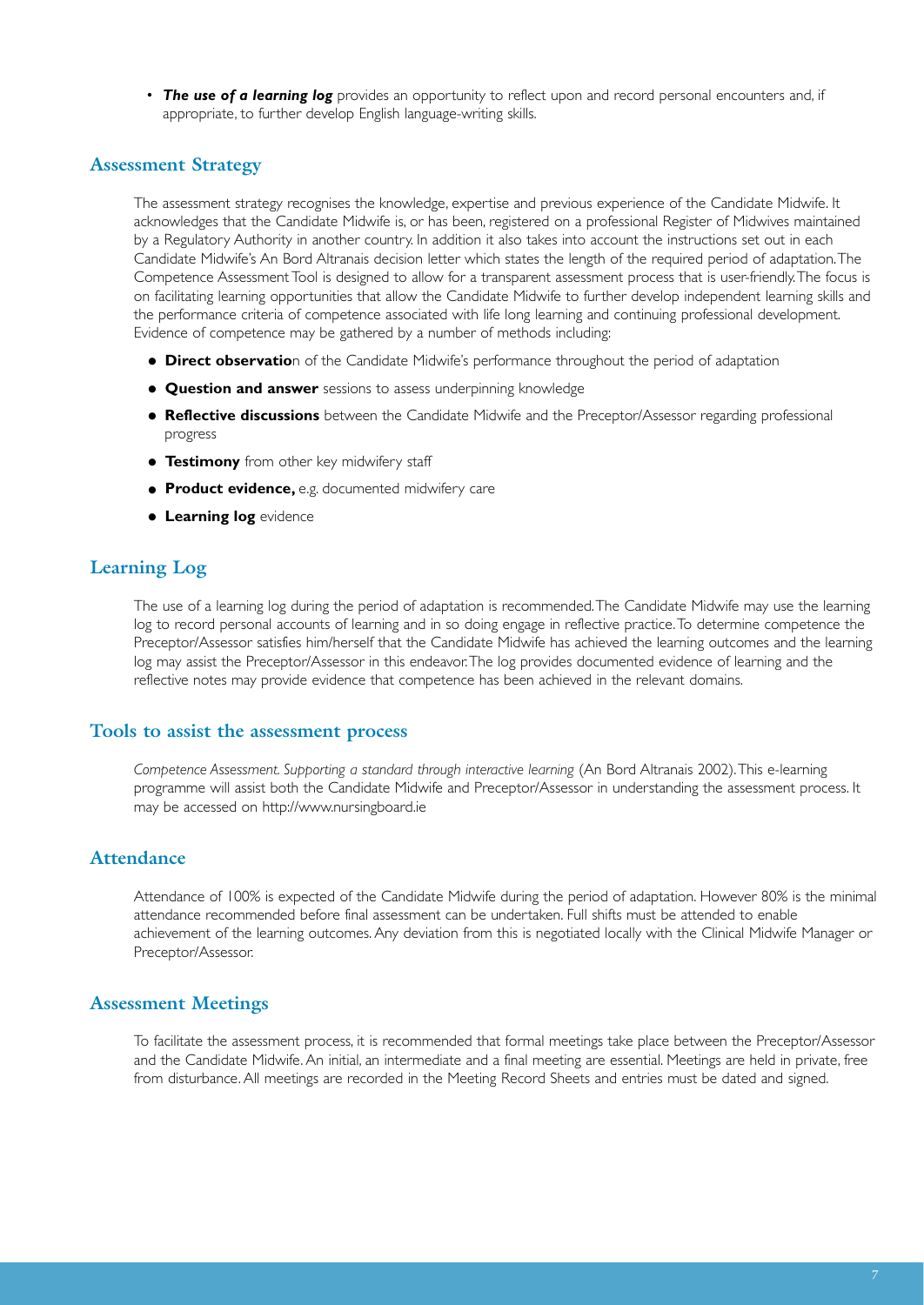#### **Initial meeting**

- The initial meeting between the Candidate Midwife and the Preceptor/Assessor takes place early in the first week of the period of adaptation.
- The Competence Assessment Tool provides the framework for the discussion.
- The learning outcomes and the Domains of Competence are discussed in detail and opportunities for practicebased learning are identified.
- The Candidate Midwife and the Preceptor/Assessor formulate a learning contract, as learning needs, objectives, resources and strategies are identified.
- A record of the meeting is made in the Initial Meeting Record Sheet.

#### **Intermediate meeting**

- The intermediate meeting between the Candidate Midwife and the Preceptor/Assessor takes place around the midway point of the period of adaptation.The decision as to when the intermediate meeting should be held is determined locally by the Preceptor/Assessor and is dependent on the individual adaptation process that each Candidate Midwife will experience.
- The progress of the Candidate Midwife is evaluated and the results are entered on the Competence Assessment Tool under the column 'Intermediate Meeting'.The Preceptor/Assessor initials each competency indicator under the column 'Progressing' or 'Not progressing'.
- Not applicable may be recorded if this is deemed to be the case. A comment on the reason for this should be included on the Intermediate Meeting Record Sheet.
- *In the event that the Candidate Midwife is not progressing in an identified area(s) a Verifier attends the meeting and the Director of Midwifery is notified.*
- The learning contract is examined in light of an identified lack of progress. In order to determine the reasons for the lack of progress by the Candidate Midwife the learning needs, objectives, resources and strategies are re-examined.
- An examination of the clinical learning environment to ensure that the environment is conducive to learning may be helpful in light of an identified lack of progress.
- An action plan is drawn up and agreed between the Candidate Midwife, the Preceptor/Assessor and the Verifier that will offer specific guidance and support to facilitate progression.
- The action plan must be documented and should detail the following:
	- 1. Agreement on the part of the Candidate Midwife and the Preceptor/Assessor as to the exact area/s where a problem/s are identified.
	- 2. Specific details of how the problem area/s will be addressed in the clinical area.
	- 3. An agreed period of time for further supervised practice.
	- 4. An agreed minimum contact time per week that the Preceptor/Assessor and Candidate Midwife will practice together.
- A record of the meeting is made in the Intermediate Meeting Record Sheet.

#### **Final meeting**

- The final meeting takes place during the final week of clinical placement.
- An 80% attendance record is required.
- If it was identified during the intermediate meeting that the Candidate Midwife was not progressing in certain competencies, then sufficient attendance to determine that progress has been made is required before this final meeting takes place.
- The Candidate Midwife and the Preceptor/Assessor attend the meeting.
- The Verifier attends if:
	- a) either the Candidate Midwife or the Preceptor/Assessor or both requests his/her presence at the meeting
	- b) problems are identified during the intermediate meeting
	- c) the Candidate Midwife is deemed not competent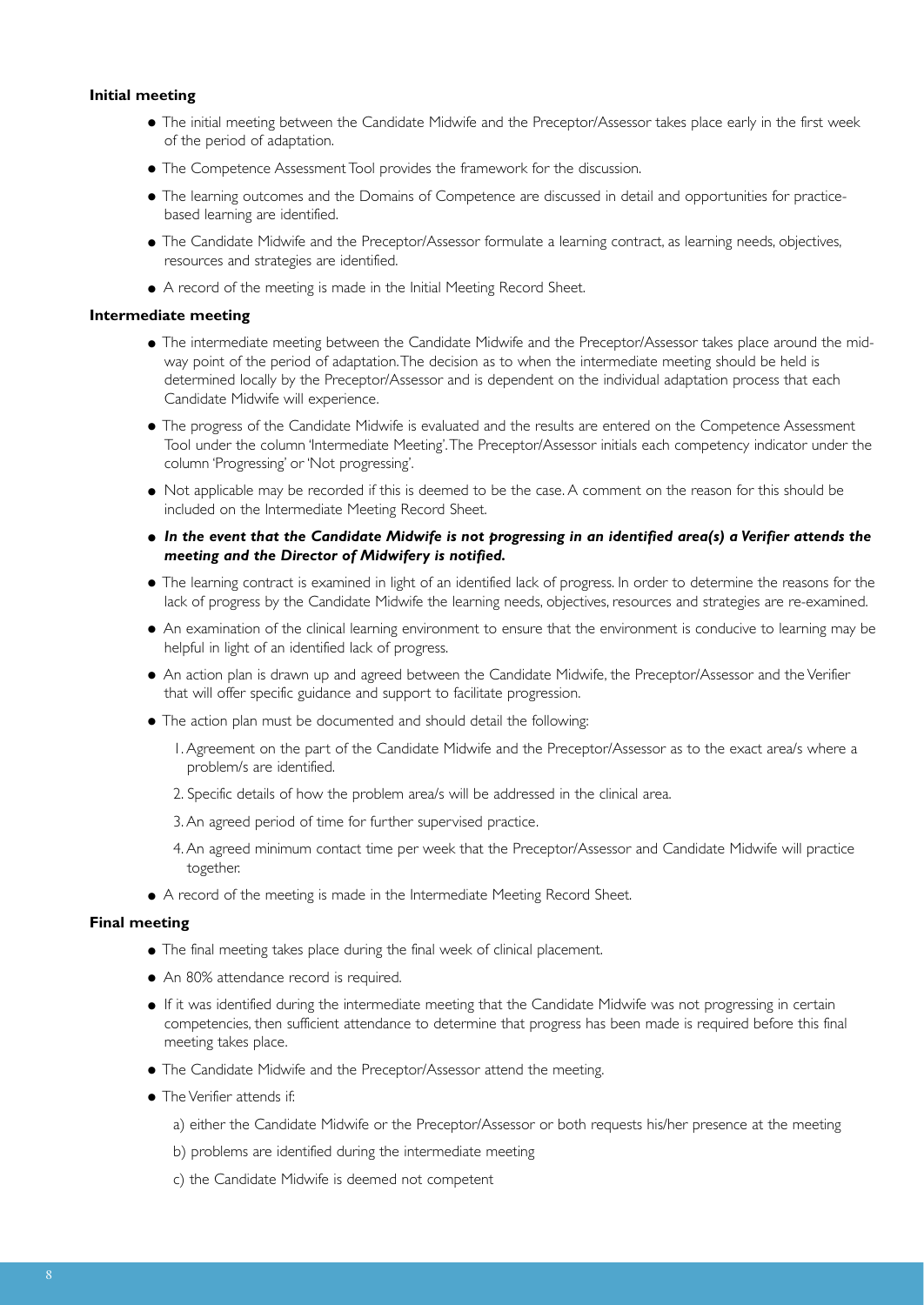- Progress is evaluated and the results are entered on the Competence Assessment Tool under the column 'Final Meeting'.The Preceptor/Assessor initialises each competency indicator under the column 'Competent' or 'Not Competent'.
- If a Candidate Midwife is deemed not competent and a decision to extend the period of adaptation and assessment beyond 12 weeks is under consideration, this must be notified to and agreed by An Bord Altranais.
- A full review and further development of the learning contract and action plan will also be required at this point.
- A record of the meeting is made in the Final Meeting Record Sheet.

#### **Management of assessment documentation**

The Candidate Midwife is responsible for managing his/her assessment documentation for the duration of the period of adaptation and assessment. Records of meetings held are documented in the Meeting Record Sheets and on the Competence Assessment Tool.The Candidate Midwife holds the documentation throughout the period of adaptation and assessment and returns all documentation to the Preceptor/Assessor on completion of the period of adaptation. As it may be required by An Bord Altranais in the event of an appeal by an unsuccessful applicant, the completed documentation must be held by the hospital for a period of not less than 6 months and as agreed by local policy.

#### **Report of the Director of Midwifery**

The Preceptor/Assessor advises the Director of Midwifery on the outcome of the period of adaptation and assessment. Following this consultation with the Preceptor/Assessor, the Director of Midwifery furnishes to An Bord Altranais a report on the Candidate Midwife.The report states whether, in the opinion of the Director of Midwifery, the Candidate Midwife has or has not demonstrated competence and recommends or does not recommend registration accordingly.

#### **Cause for serious concern**

If during the period of adaptation and assessment, serious concern arises in relation to the competence of the Candidate Midwife, the period of adaptation may be terminated by the Director of Midwifery.The rationale for this decision must be clearly documented. An Bord Altranais should be informed and all relevant documentation submitted to An Bord Altranais for review.

#### **Appeal Procedure**

If an applicant is not recommended for registration by the Director of Midwifery, he/she has a right to appeal that decision. Full details of the appeals procedure will be sent to the applicant along with the decision letter. Appeals, detailing the grounds for the appeal, must be lodged within 8 weeks of the date of the decision letter.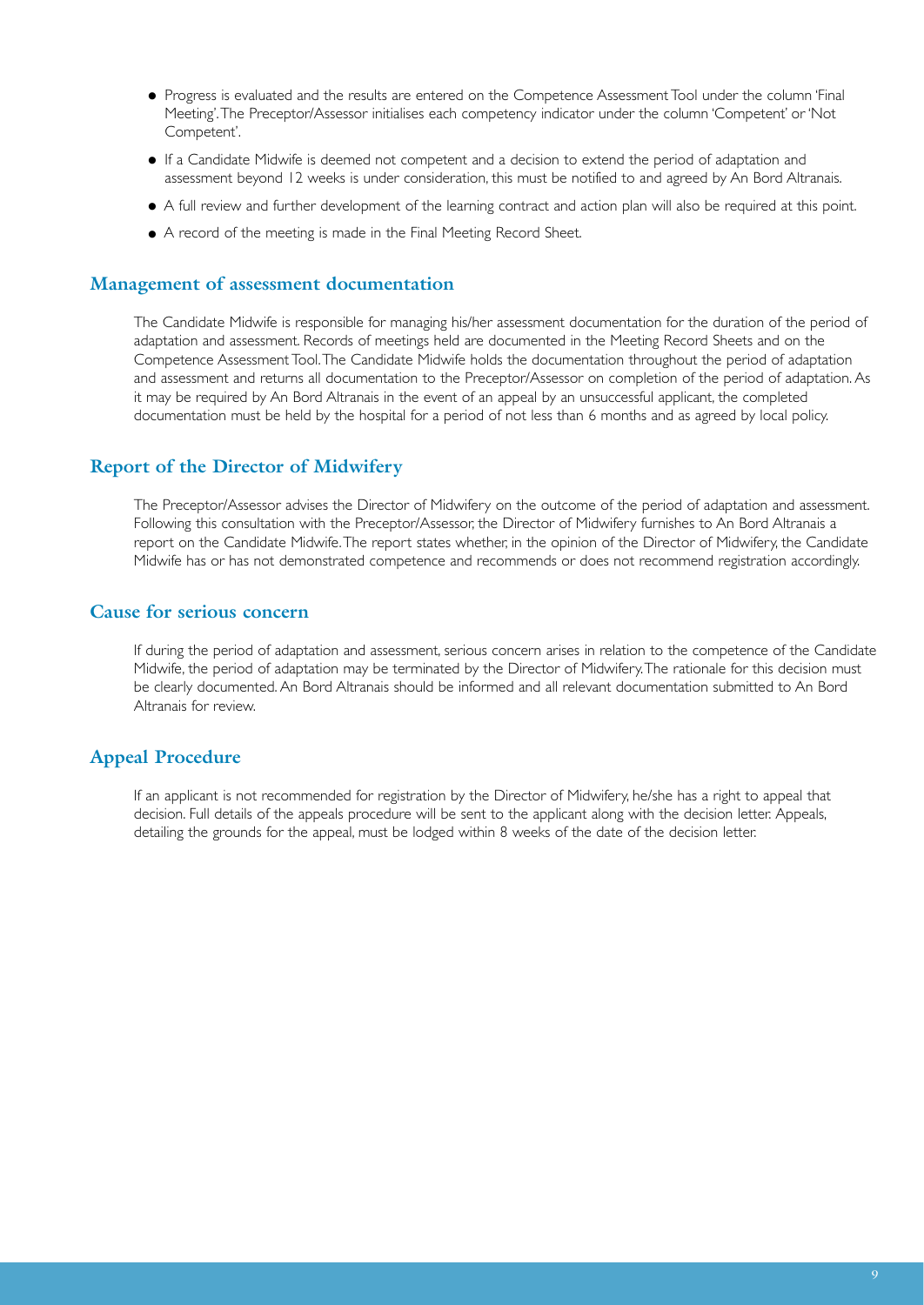# **Summary of Adaptation and Assessment Programme**

#### **First week of the period of adaptation/assessment**

- Initial Meeting is held
- Candidate Midwife and Preceptor/Assessor discuss and plan how the competencies are to be achieved.
- A learning contract is agreed

#### **During the period of adaptation/assessment**

- Candidate Midwife works with Preceptor/Assessor and /or other registered midwives in the achievement of competencies.
- Candidate Midwife engages in reflective practice and records learning in learning log.
- Candidate Midwife arranges the dates of intermediate and final meetings with the Preceptor/Assessor.

#### **Mid-way point of the period of adaptation/assessment**

- Intermediate meeting is held and Candidate Midwife is formally assessed
- Candidate Midwife, Preceptor/Assessor and Verifier (if applicable) discuss progress to date and develop an action plan to promote achievement of competencies if applicable. If difficulties identified, Director of Midwifery to be informed.

#### **Final week of the period of adaptation/assessment**

- Candidate Midwife, Preceptor/Assessor and Verifier (if applicable) hold a final meeting.
- Final assessment is carried out and documentation is completed, signed and submitted to the Director of Midwifery.
- Director of Midwifery submits a report to An Bord Altranais that recommends or does not recommend registration.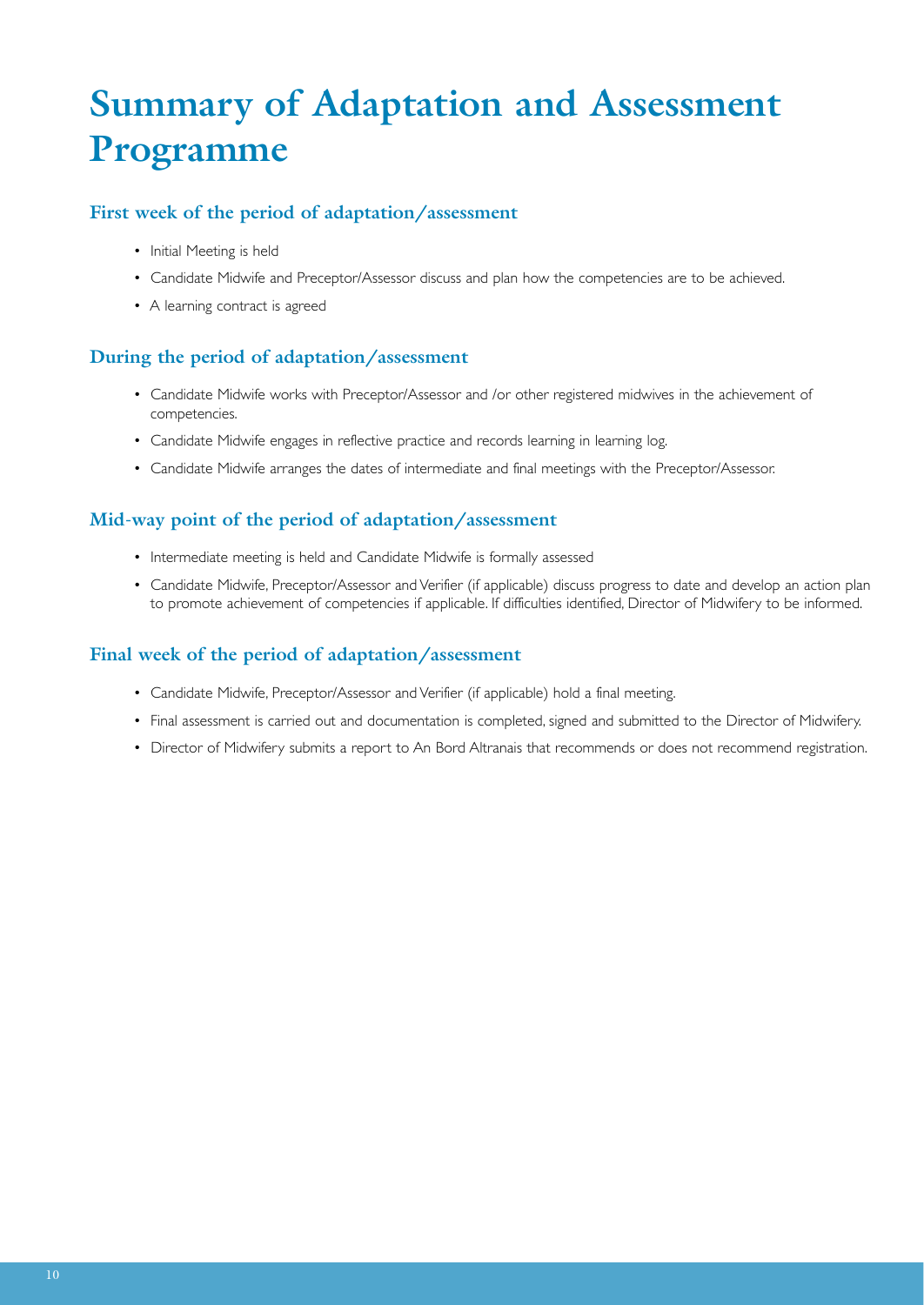**Section 2** COMPETENCE ASSESSMENT TOOL

## **Domains of Competence**

Competence is a complex multidimensional phenomenon and is defined as the ability of the Registered Midwife to practice safely and effectively, fulfilling his/her professional responsibility within his/her scope of practice (An Bord Altranais 2000).

All five Domains of Competence represent the level the Candidate Midwife must reach on completion of the adaptation period for entry to the register held by An Bord Altranais.The aim is to ensure that the Candidate Midwife acquires the skills of critical analysis, problem-solving, decision-making, reflective skills and abilities essential to the art and science of midwifery. Safe and effective practice requires a sound underpinning of theoretical knowledge that informs practice and is in turn informed by that practice.Within a complex and changing healthcare environment it is essential that the best available evidence inform practice.This is reflected in the competencies.

|                                                | Professional/ethical midwifery practice.<br>L          |
|------------------------------------------------|--------------------------------------------------------|
|                                                | Holistic midwifery care<br>$\overline{2}$              |
| The competencies<br>encompass<br>five domains: | 3<br>Interpersonal relationships.                      |
|                                                | Organisation and co-ordination of midwifery care.<br>4 |
|                                                | 5<br>Personal and professional development.            |

The Domains of Competence represent a broad enabling framework to facilitate the assessment of the Candidate Midwife's clinical practice. Each domain consists of performance criteria and their relevant indicators.

A team and partnership approach will be applied when assessing the Candidate Midwife as the Preceptor/Assessor will consult with colleagues in determining the Candidate Midwife's competence.

The Candidate Midwife is deemed to be either competent or not and where competence has not been achieved the Candidate Midwife will be given opportunities to develop competence through an action plan.There are no ratings in the verification of competence.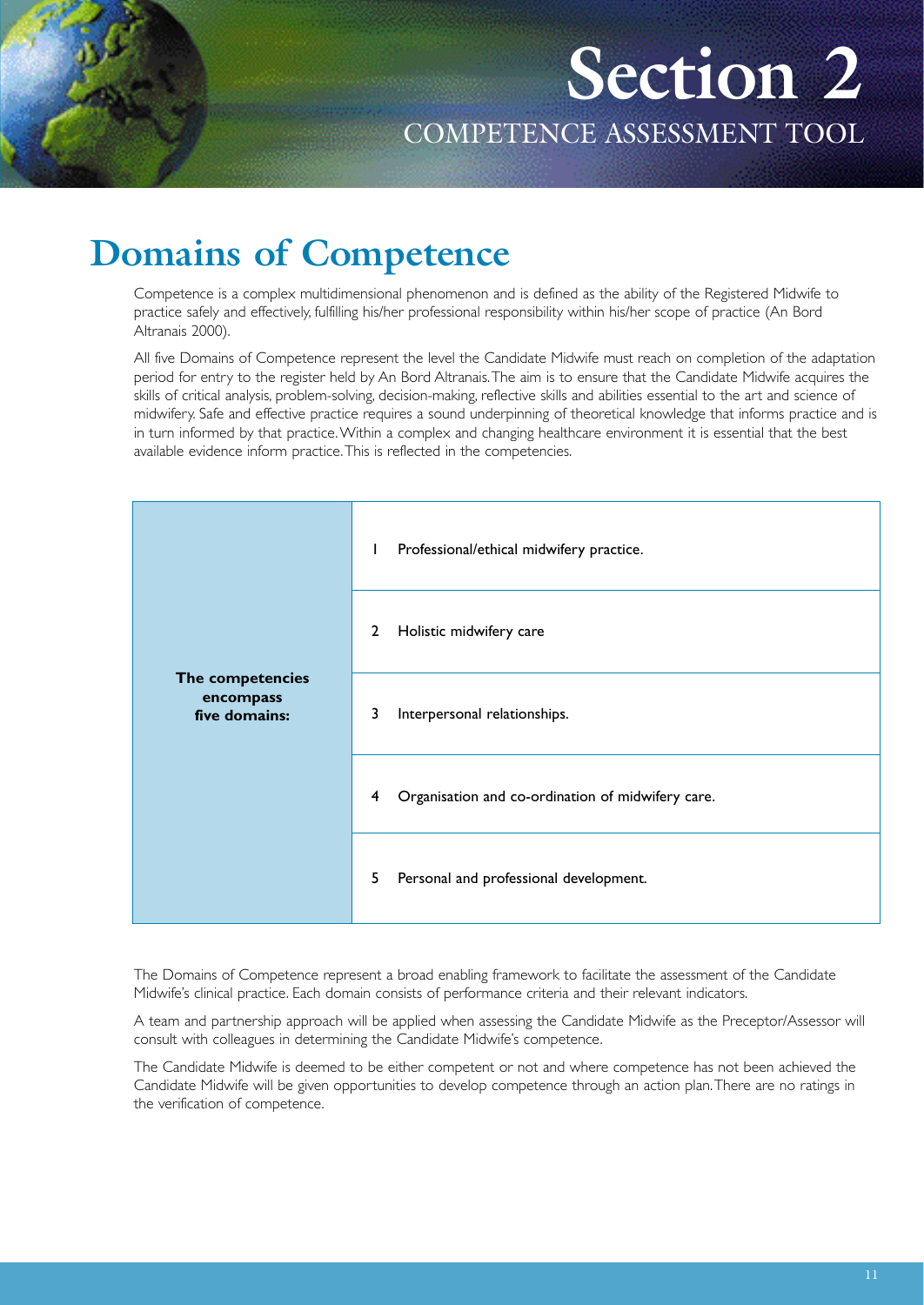# **Domains of Competence**

|                                                                                                    |                                                                                                                                                                                                   | <b>Intermediate Meeting</b> |                    | <b>Final Meeting</b>      |                  | Documented<br>Evidence |           |
|----------------------------------------------------------------------------------------------------|---------------------------------------------------------------------------------------------------------------------------------------------------------------------------------------------------|-----------------------------|--------------------|---------------------------|------------------|------------------------|-----------|
|                                                                                                    | Domain I. Professional / Ethical Midwifery<br><b>Practice:</b>                                                                                                                                    | Progressing                 | Not<br>Progressing | Competent                 | Not<br>Competent | <b>YES</b>             | <b>NO</b> |
|                                                                                                    |                                                                                                                                                                                                   | <b>ASSESSORS INITIALS</b>   |                    | <b>ASSESSORS INITIALS</b> |                  |                        |           |
| Practices in accordance with legislation and professional guidelines affecting midwifery practice. | 1.1.1 Fulfils the duty of care of midwifery<br>practice in accordance with current<br>legislation, the Code of Professional Conduct for<br>each Nurse and Midwife and professional<br>guidelines. |                             |                    |                           |                  |                        |           |
|                                                                                                    | 1.1.2 Integrates comprehensive knowledge of<br>ethical principles in the provision of<br>midwifery care.                                                                                          |                             |                    |                           |                  |                        |           |
|                                                                                                    | 1.1.3 Promotes privacy and confidentiality with<br>respect to women and their families.                                                                                                           |                             |                    |                           |                  |                        |           |
|                                                                                                    | 1.1.4 Demonstrates knowledge, understanding and<br>critical evaluation of local policies, protocols<br>and guidelines.                                                                            |                             |                    |                           |                  |                        |           |
|                                                                                                    | 1.1.5 Responds appropriately to instances of<br>unsafe or unprofessional practice.                                                                                                                |                             |                    |                           |                  |                        |           |
|                                                                                                    | 1.1.6 Respects and supports the rights, beliefs and<br>cultural practices of women and their<br>families.                                                                                         |                             |                    |                           |                  |                        |           |

*Key* **1.1 = Performance Criteria** 1.1.1 = Indicator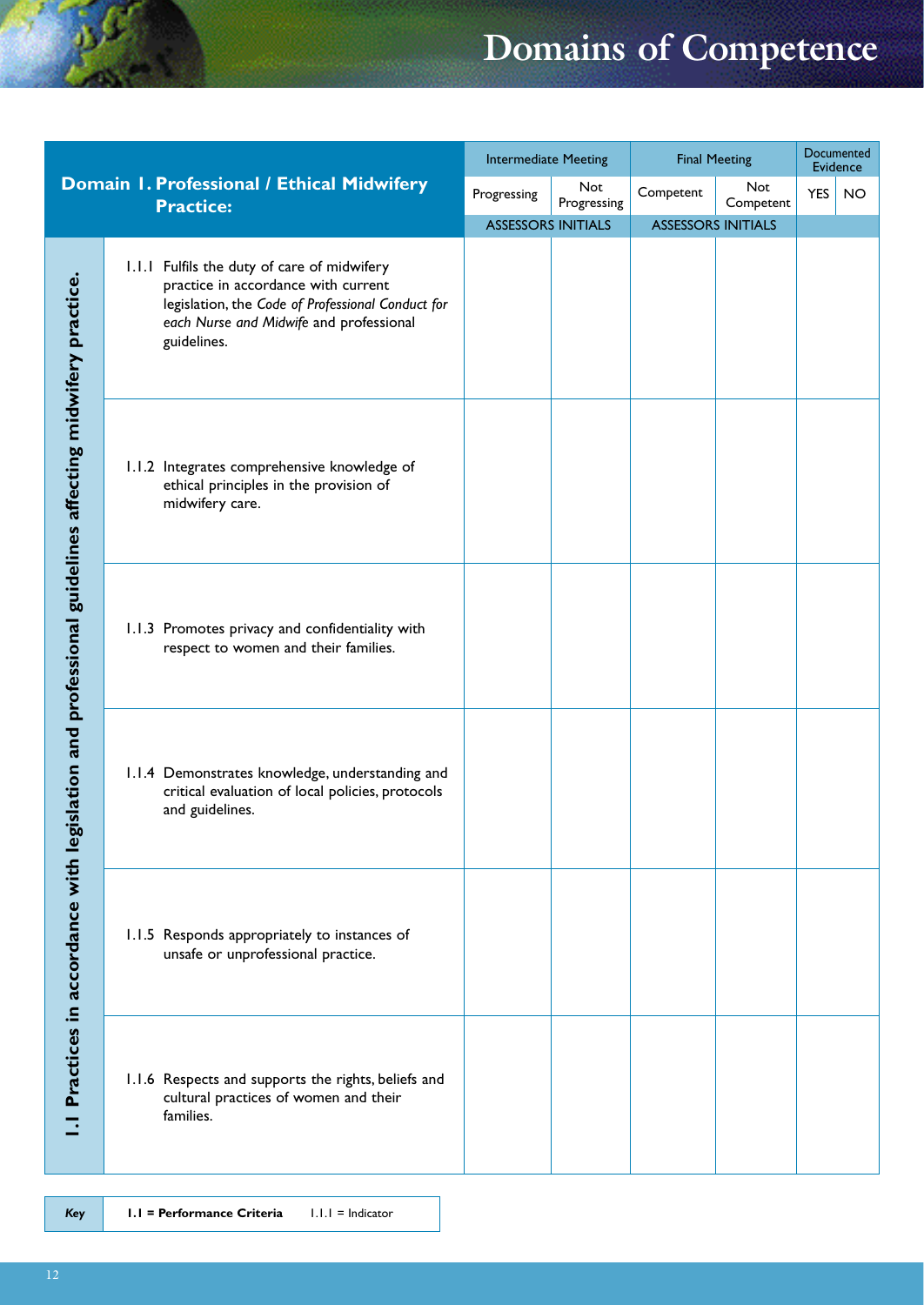|                                                                                               |       |                                                                                                                   | <b>Intermediate Meeting</b> |                           | <b>Final Meeting</b> | Documented<br>Evidence    |            |           |
|-----------------------------------------------------------------------------------------------|-------|-------------------------------------------------------------------------------------------------------------------|-----------------------------|---------------------------|----------------------|---------------------------|------------|-----------|
|                                                                                               |       | Domain I. Professional / Ethical Midwifery<br><b>Practice:</b>                                                    | Progressing                 | Not<br>Progressing        | Competent            | <b>Not</b><br>Competent   | <b>YES</b> | <b>NO</b> |
|                                                                                               |       |                                                                                                                   |                             | <b>ASSESSORS INITIALS</b> |                      | <b>ASSESSORS INITIALS</b> |            |           |
| the<br>underpinned by<br>midwif<br>$\delta$<br>philosophy<br><u>୯</u><br>Practice<br>distinct | 1.2.1 | Demonstrates commitment to view<br>pregnancy and childbirth as part of the life<br>cycle, a normal healthy event. |                             |                           |                      |                           |            |           |
|                                                                                               |       | 1.2.2 Demonstrates commitment to providing<br>women-centered maternity care.                                      |                             |                           |                      |                           |            |           |
|                                                                                               |       | 1.2.3 Promotes autonomous midwifery practice.                                                                     |                             |                           |                      |                           |            |           |
|                                                                                               |       | 1.2.4 Supports empowerment of women and<br>their families and acts as an advocate where<br>appropriate.           |                             |                           |                      |                           |            |           |

|                                                                                                          |  |                                                                                                                                                                                    | <b>Intermediate Meeting</b> |                           | <b>Final Meeting</b>      | Documented<br>Evidence  |            |           |
|----------------------------------------------------------------------------------------------------------|--|------------------------------------------------------------------------------------------------------------------------------------------------------------------------------------|-----------------------------|---------------------------|---------------------------|-------------------------|------------|-----------|
|                                                                                                          |  | <b>Domain 1. Professional / Ethical Practice:</b>                                                                                                                                  | Progressing                 | <b>Not</b><br>Progressing | Competent                 | <b>Not</b><br>Competent | <b>YES</b> | <b>NO</b> |
|                                                                                                          |  |                                                                                                                                                                                    | <b>ASSESSORS INITIALS</b>   |                           | <b>ASSESSORS INITIALS</b> |                         |            |           |
| of own competence<br>competence<br>maintains<br>limits<br>Practices within the<br>and<br>develops<br>and |  | 1.3.1 Critically evaluates and bases practice on<br>the best available evidence.                                                                                                   |                             |                           |                           |                         |            |           |
|                                                                                                          |  | 1.3.2 Accepts accountability for own professional<br>practice, including own actions and<br>omissions.                                                                             |                             |                           |                           |                         |            |           |
|                                                                                                          |  | 1.3.3 Determines own scope of practice utilising<br>the principles for determining scope of<br>practice in the Scope of Nursing and<br>Midwifery Practice Framework appropriately. |                             |                           |                           |                         |            |           |
|                                                                                                          |  | 1.3.4 Evaluates own abilities and level of<br>professional competence.                                                                                                             |                             |                           |                           |                         |            |           |
|                                                                                                          |  | 1.3.5 Takes appropriate action if delegated roles<br>or responsibilities beyond own competence.                                                                                    |                             |                           |                           |                         |            |           |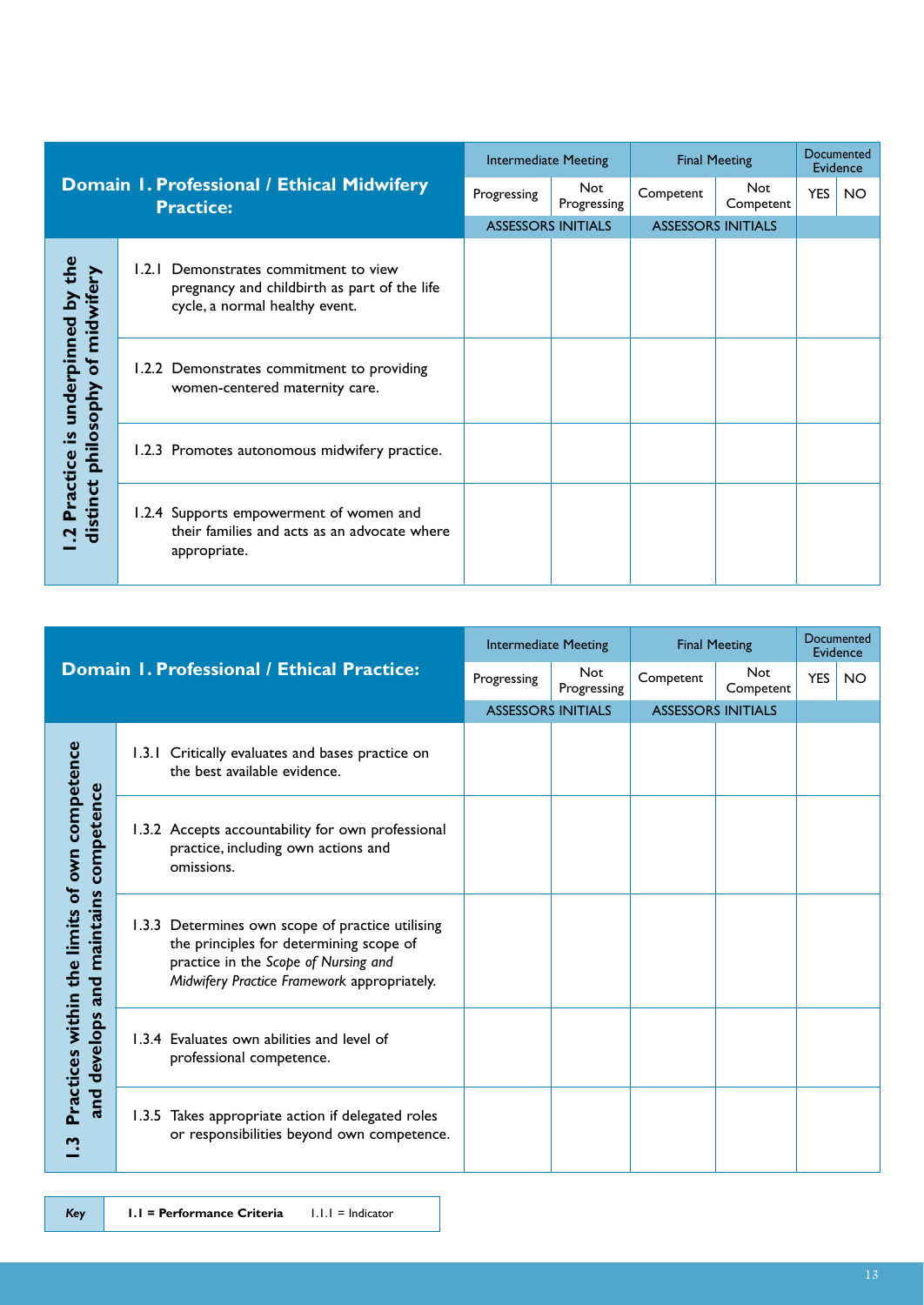|                                                                                                                                                   | <b>Domain 2. Holistic Midwifery Care:</b> |                                                                                                                                                                                                                | <b>Intermediate Meeting</b> |                    | <b>Final Meeting</b>      | Documented<br>Evidence |            |           |
|---------------------------------------------------------------------------------------------------------------------------------------------------|-------------------------------------------|----------------------------------------------------------------------------------------------------------------------------------------------------------------------------------------------------------------|-----------------------------|--------------------|---------------------------|------------------------|------------|-----------|
|                                                                                                                                                   |                                           |                                                                                                                                                                                                                | Progressing                 | Not<br>Progressing | Competent                 | Not<br>Competent       | <b>YES</b> | <b>NO</b> |
|                                                                                                                                                   |                                           |                                                                                                                                                                                                                | <b>ASSESSORS INITIALS</b>   |                    | <b>ASSESSORS INITIALS</b> |                        |            |           |
|                                                                                                                                                   | 2.1.1                                     | Utilises the best available evidence<br>to underpin holistic midwifery care.                                                                                                                                   |                             |                    |                           |                        |            |           |
|                                                                                                                                                   | 2.1.2                                     | Assesses and confirms the health<br>and wellbeing of the woman<br>throughout pregnancy and provides<br>appropriate midwifery care.                                                                             |                             |                    |                           |                        |            |           |
|                                                                                                                                                   | 2.1.3                                     | Assesses and confirms the health<br>and wellbeing of the woman<br>throughout labour and birth and<br>provides appropriate midwifery care.                                                                      |                             |                    |                           |                        |            |           |
|                                                                                                                                                   | 2.1.4                                     | Assesses and confirms the health<br>and wellbeing of the woman<br>throughout the puerperium and<br>provides appropriate midwifery care.                                                                        |                             |                    |                           |                        |            |           |
|                                                                                                                                                   | 2.1.5                                     | Assesses and confirms the health<br>and wellbeing of the woman's<br>baby/babies and provides<br>appropriate midwifery care                                                                                     |                             |                    |                           |                        |            |           |
| ifery care that encompasses the full range of activities of the midwife as<br>and the Definition of the Midwife (ICM, 1990/FIGO, 1991/WHO, 1992). | 2.1.6                                     | Recognises any condition during a<br>woman's pregnancy, labour, birth and<br>the puerperium that necessitates<br>consultation with or referral to<br>another registered midwife and/or<br>health professional. |                             |                    |                           |                        |            |           |
|                                                                                                                                                   | 2.1.7                                     | Recognises and responds in a timely<br>and appropriate manner to<br>emergencies affecting the health<br>and/or safety of the woman and/or<br>her baby/babies.                                                  |                             |                    |                           |                        |            |           |
| 2.1 Provides safe and effective midwi<br>set out in EU Directive 80/ISS/EEC                                                                       | 2.1.8                                     | Provides midwifery care, when the<br>health of a woman necessitates<br>management by a medical<br>practitioner, in partnership with other<br>members of the healthcare team.                                   |                             |                    |                           |                        |            |           |
|                                                                                                                                                   | 2.1.9                                     | Provides midwifery care, when the<br>health of a baby necessitates<br>management by a medical<br>practitioner, in partnership with other<br>members of the healthcare team                                     |                             |                    |                           |                        |            |           |
|                                                                                                                                                   |                                           | 2.1.10 Evaluates the outcomes of care<br>provided and, in partnership with the<br>woman, plans future care provision                                                                                           |                             |                    |                           |                        |            |           |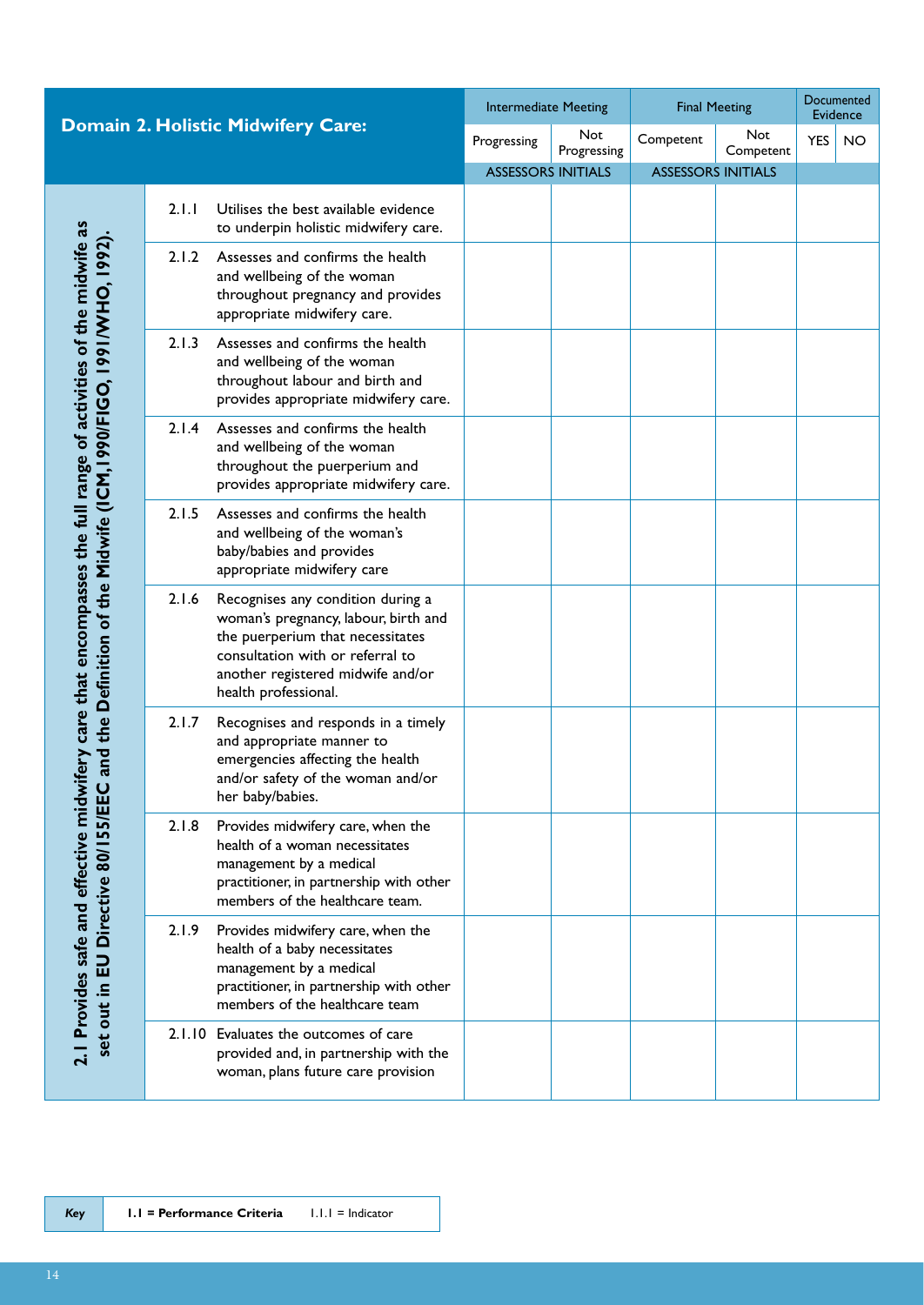|                                                                            |  |                                                                                                                                                                      | <b>Intermediate Meeting</b> |                    | <b>Final Meeting</b>      |                  | Documented<br>Evidence |           |
|----------------------------------------------------------------------------|--|----------------------------------------------------------------------------------------------------------------------------------------------------------------------|-----------------------------|--------------------|---------------------------|------------------|------------------------|-----------|
|                                                                            |  | Domain 2. Holistic Midwifery Care                                                                                                                                    | Progressing                 | Not<br>Progressing | Competent                 | Not<br>Competent | <b>YES</b>             | <b>NO</b> |
|                                                                            |  |                                                                                                                                                                      | <b>ASSESSORS INITIALS</b>   |                    | <b>ASSESSORS INITIALS</b> |                  |                        |           |
|                                                                            |  | 2.2.1 Utilises midwifery skills and knowledge that<br>support the woman in achieving her<br>potential throughout her pregnancy, labour,<br>birth and the puerperium. |                             |                    |                           |                  |                        |           |
| the woman and her family throughout the maternity experience<br>$\epsilon$ |  | 2.2.2 Actively facilitates informed choice by the<br>woman throughout her maternity<br>experience.                                                                   |                             |                    |                           |                  |                        |           |
|                                                                            |  | 2.2.3 Participates with the woman, her family and<br>the healthcare team in collaborative decision<br>making.                                                        |                             |                    |                           |                  |                        |           |
| 2.2 Works in partnership wit                                               |  | 2.2.4 Recognises and respects the role of the<br>woman's family in her experience of<br>pregnancy, labour, birth and puerperium.                                     |                             |                    |                           |                  |                        |           |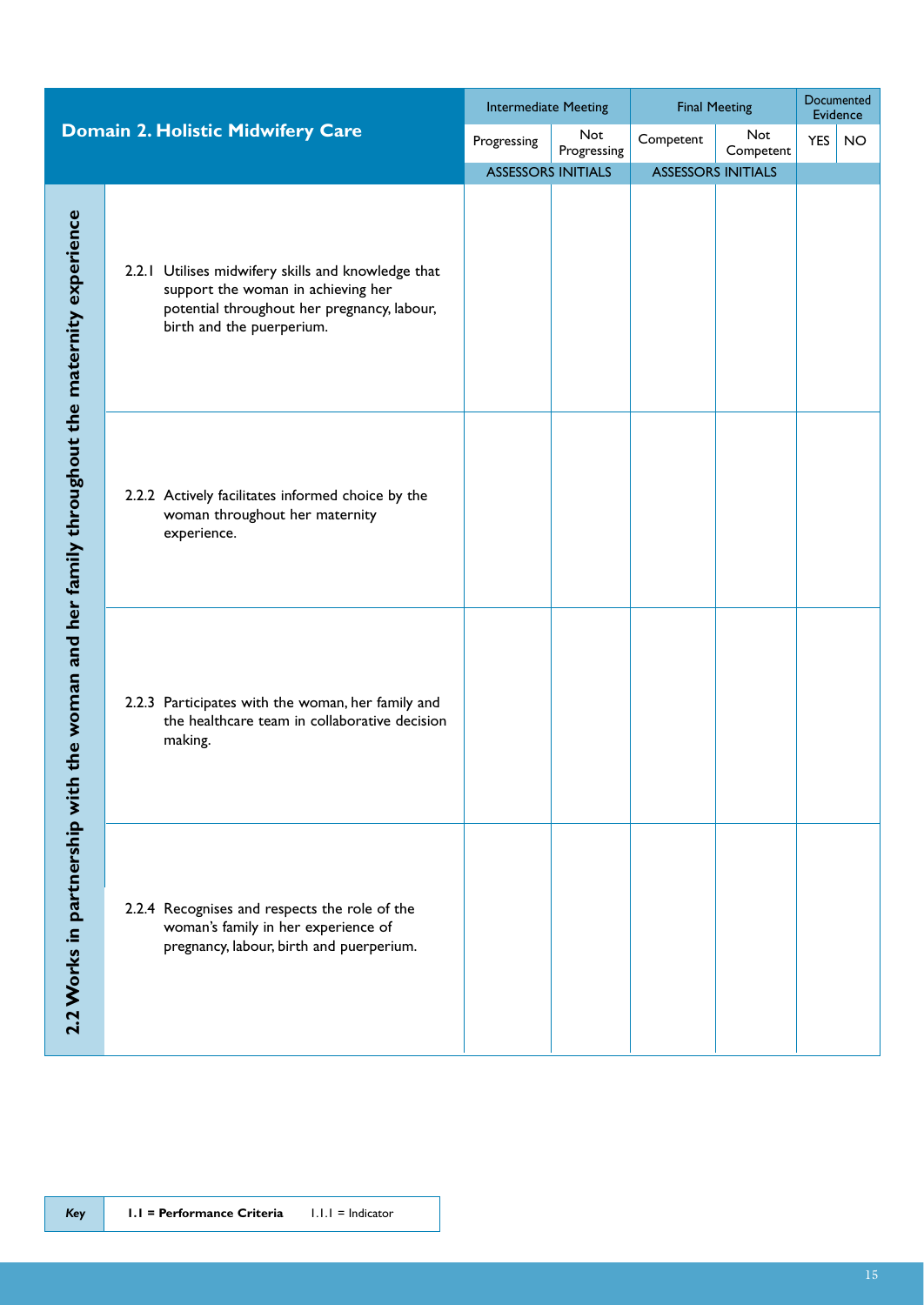|                                                                                                                                        |                                                                                                                                                                                                     | <b>Intermediate Meeting</b> |                    | <b>Final Meeting</b>      | Documented<br>Evidence |            |           |
|----------------------------------------------------------------------------------------------------------------------------------------|-----------------------------------------------------------------------------------------------------------------------------------------------------------------------------------------------------|-----------------------------|--------------------|---------------------------|------------------------|------------|-----------|
|                                                                                                                                        | <b>Domain 3. Interpersonal Relationships:</b>                                                                                                                                                       | Progressing                 | Not<br>Progressing | Competent                 | Not<br>Competent       | <b>YES</b> | <b>NO</b> |
|                                                                                                                                        |                                                                                                                                                                                                     | <b>ASSESSORS INITIALS</b>   |                    | <b>ASSESSORS INITIALS</b> |                        |            |           |
| one-to-one and group situations                                                                                                        | 3.1.1 Reflects on the appropriateness and<br>usefulness of personal communication<br>techniques, taking into account the<br>needs, context and culture of the<br>individual woman, family or group. |                             |                    |                           |                        |            |           |
|                                                                                                                                        | 3.1.2 Establishes and maintains caring<br>interpersonal relationships with<br>women and their families.                                                                                             |                             |                    |                           |                        |            |           |
|                                                                                                                                        | 3.1.3 Facilitates women, their families and<br>groups in the identification and<br>communication of their needs.                                                                                    |                             |                    |                           |                        |            |           |
|                                                                                                                                        | 3.1.4 Recognises and alleviates barriers to<br>effective communication.                                                                                                                             |                             |                    |                           |                        |            |           |
|                                                                                                                                        | 3.1.5 Demonstrates respect for diversity.                                                                                                                                                           |                             |                    |                           |                        |            |           |
|                                                                                                                                        | 3.2.1 Demonstrates the ability to accurately<br>present and share information with<br>other members of the healthcare<br>team and actively engage in<br>collaborative decision-making.              |                             |                    |                           |                        |            |           |
|                                                                                                                                        | 3.2.2 Contributes in a constructively critical<br>way to discussions with other<br>members of the healthcare team.                                                                                  |                             |                    |                           |                        |            |           |
| 3.2                                                                                                                                    | 3.2.3 Demonstrates the ability to record<br>clinical practice in a clear, objective<br>and accurate manner within a legal<br>and ethical framework.                                                 |                             |                    |                           |                        |            |           |
| 3.1 Communicates effectively with women and their families in<br>Communicates effectively with other<br>members of the healthcare team |                                                                                                                                                                                                     |                             |                    |                           |                        |            |           |

*Key* **1.1 = Performance Criteria** 1.1.1 = Indicator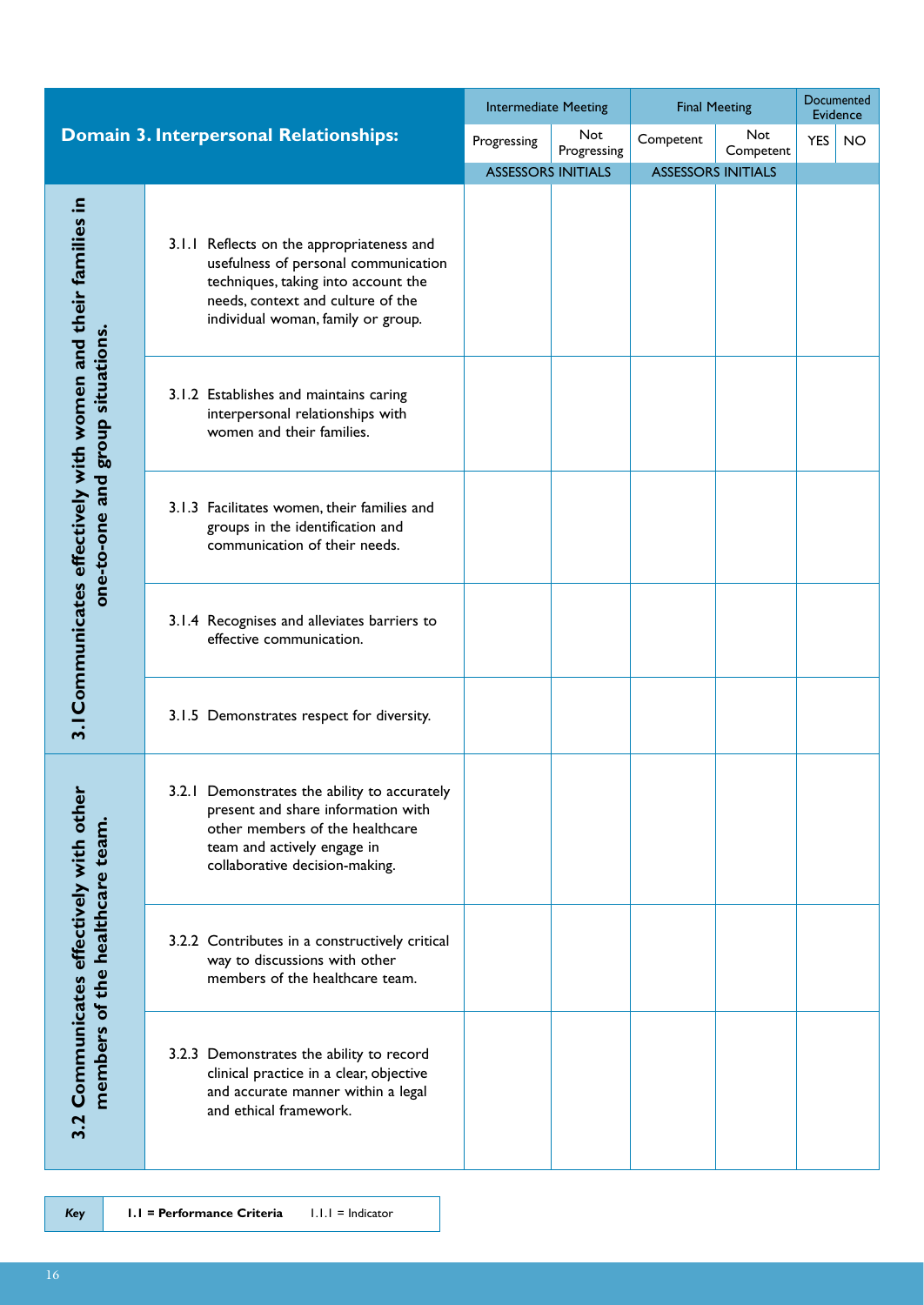|                                                                                |                                                                                                                                             | <b>Intermediate Meeting</b> |                    | <b>Final Meeting</b>      | Documented<br>Evidence |            |           |
|--------------------------------------------------------------------------------|---------------------------------------------------------------------------------------------------------------------------------------------|-----------------------------|--------------------|---------------------------|------------------------|------------|-----------|
|                                                                                | Domain 4. Organisation and Co-<br>ordination of Midwifery Care:                                                                             | Progressing                 | Not<br>Progressing | Competent                 | Not<br>Competent       | <b>YES</b> | <b>NO</b> |
|                                                                                |                                                                                                                                             | <b>ASSESSORS INITIALS</b>   |                    | <b>ASSESSORS INITIALS</b> |                        |            |           |
|                                                                                | 4.1.1 Selects and utilises resources<br>effectively and efficiently.                                                                        |                             |                    |                           |                        |            |           |
|                                                                                | 4.1.2 Utilises time management strategies<br>to effectively plan and prioritise own<br>workload and works on own<br>initiative.             |                             |                    |                           |                        |            |           |
| 4.1 Effectively co-ordinates the midwifery<br>care of women and their families | 4.1.3 Adheres to the Scope of Nursing and<br>Midwifery Practice Framework with<br>regard to delegation.                                     |                             |                    |                           |                        |            |           |
|                                                                                | 4.1.4 Demonstrates the ability to work as a<br>member of a team.                                                                            |                             |                    |                           |                        |            |           |
| of effective care for                                                          | 4.2.1 Actively promotes continuity of care<br>for women through pregnancy, labour,<br>birth and the puerperium.                             |                             |                    |                           |                        |            |           |
|                                                                                | 4.2.2 Evaluates the provision of maternity<br>care to women, their families and<br>communities.                                             |                             |                    |                           |                        |            |           |
| women and their families.<br>4.2 Supports the development and delivery         | 4.2.3 Actively participates in initiatives to<br>improve the quality, safety, accessibility<br>and women-centeredness of<br>maternity care. |                             |                    |                           |                        |            |           |
|                                                                                | 4.2.4 Actively supports and participates in<br>quality initiatives.                                                                         |                             |                    |                           |                        |            |           |
|                                                                                | 4.2.5 Integrates the principles of clinical risk<br>management and health and safety<br>into own practice.                                  |                             |                    |                           |                        |            |           |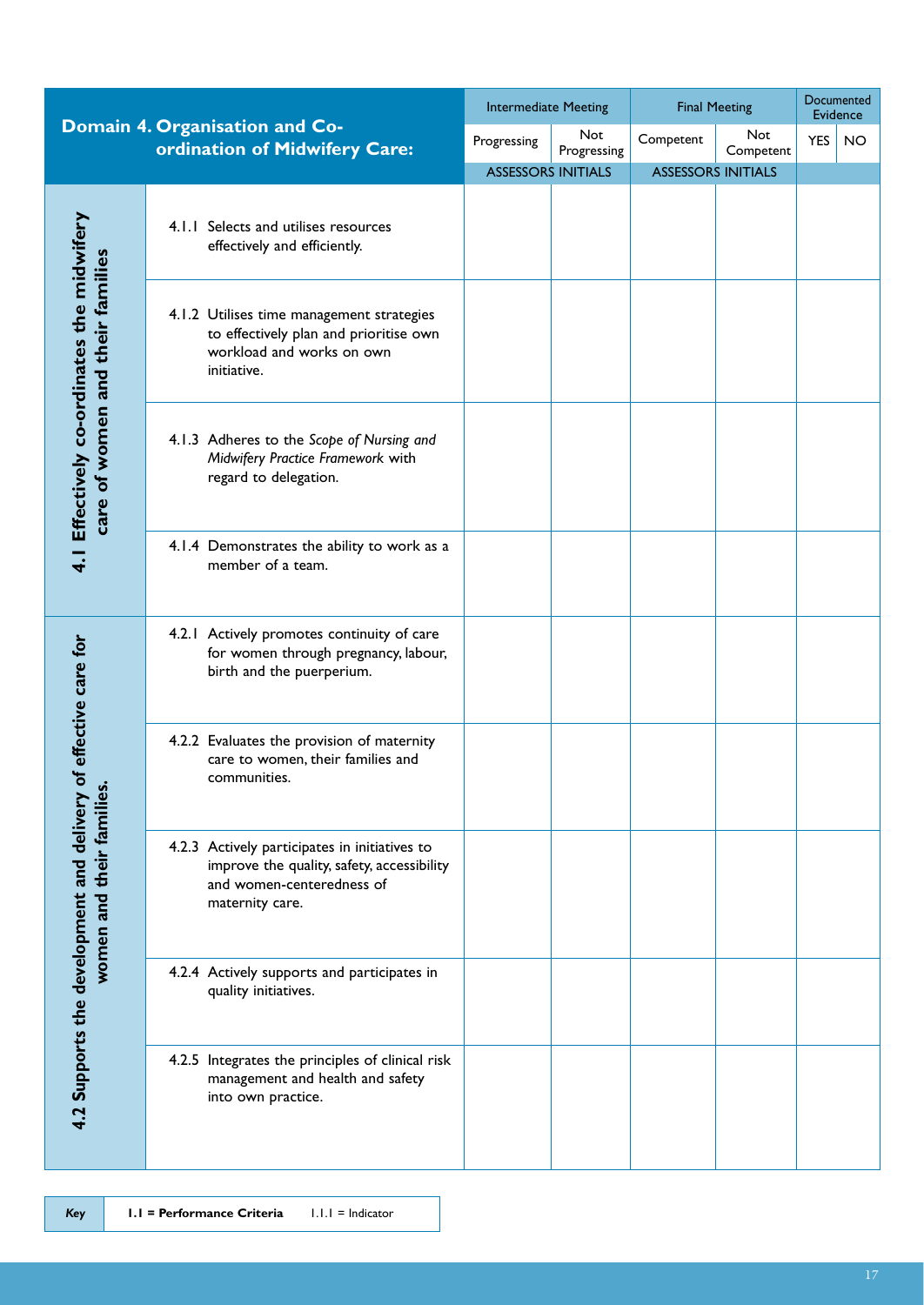|                                                 | <b>Domain 5. Personal and Professional</b> |                                                                                                                           | <b>Intermediate Meeting</b> |                    | <b>Final Meeting</b>      |                         | Documented<br>Evidence |           |
|-------------------------------------------------|--------------------------------------------|---------------------------------------------------------------------------------------------------------------------------|-----------------------------|--------------------|---------------------------|-------------------------|------------------------|-----------|
|                                                 |                                            | <b>Development:</b>                                                                                                       | Progressing                 | Not<br>Progressing | Competent                 | <b>Not</b><br>Competent | <b>YES</b>             | <b>NO</b> |
|                                                 |                                            |                                                                                                                           | <b>ASSESSORS INITIALS</b>   |                    | <b>ASSESSORS INITIALS</b> |                         |                        |           |
| professional development of self and others.    |                                            | 5.1.1 Identifies and utilises potential resources<br>to facilitate life-long learning.                                    |                             |                    |                           |                         |                        |           |
|                                                 |                                            | 5.1.2 Demonstrates a commitment to on-going<br>professional education and life-long<br>learning in order to be a midwife. |                             |                    |                           |                         |                        |           |
|                                                 |                                            | 5.1.3 Displays awareness of the unique<br>professional identify and role of the<br>midwife.                               |                             |                    |                           |                         |                        |           |
|                                                 |                                            | 5.1.4 Engages in collaborative review of clinical<br>practice.                                                            |                             |                    |                           |                         |                        |           |
|                                                 |                                            | 5.1.5 Demonstrates the ability to reflect on and<br>improve midwifery practice.                                           |                             |                    |                           |                         |                        |           |
| the personal and                                |                                            | 5.1.6 Acts to support and promote the<br>development of a quality clinical learning<br>environment.                       |                             |                    |                           |                         |                        |           |
| $\mathbf 0$<br>Acts to enhand<br>$\overline{5}$ |                                            | 5.1.7 Contributes to the learning experience of<br>colleagues through support, supervision<br>and teaching.               |                             |                    |                           |                         |                        |           |
|                                                 |                                            | 5.1.8 Educates and supports women, their<br>families and the wider community to<br>maintain and promote health.           |                             |                    |                           |                         |                        |           |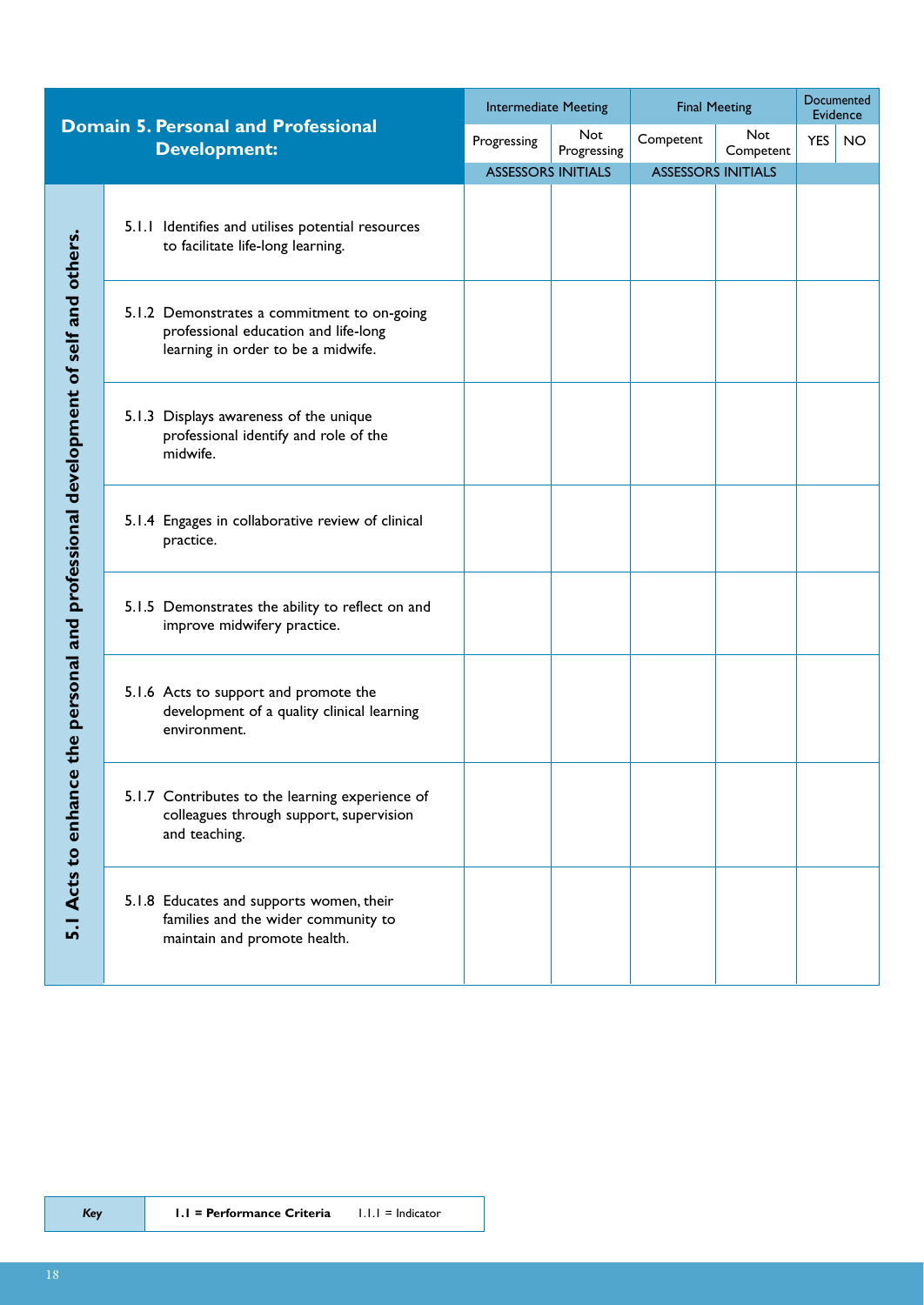# **Initial Meeting Record Sheet**

To be completed by the **Candidate Midwife** in partnership with the Preceptor/Assessor

This is a record of a plan to achieve competence and to achieve the learning outcomes.

The Candidate Midwife and the Preceptor/Assessor formulate a learning contract, as learning needs, objectives, resources and strategies are identified.The Competence Assessment Tool provides the framework for this.

## **VERIFIER**

| <b>Comments</b> |                    |
|-----------------|--------------------|
|                 |                    |
|                 |                    |
|                 |                    |
|                 |                    |
|                 |                    |
|                 |                    |
|                 |                    |
|                 |                    |
|                 |                    |
|                 |                    |
|                 |                    |
|                 |                    |
|                 |                    |
|                 |                    |
|                 |                    |
|                 |                    |
|                 |                    |
|                 |                    |
|                 |                    |
|                 |                    |
|                 |                    |
|                 |                    |
|                 |                    |
|                 |                    |
|                 |                    |
|                 |                    |
|                 | CONTINUED OVERLEAF |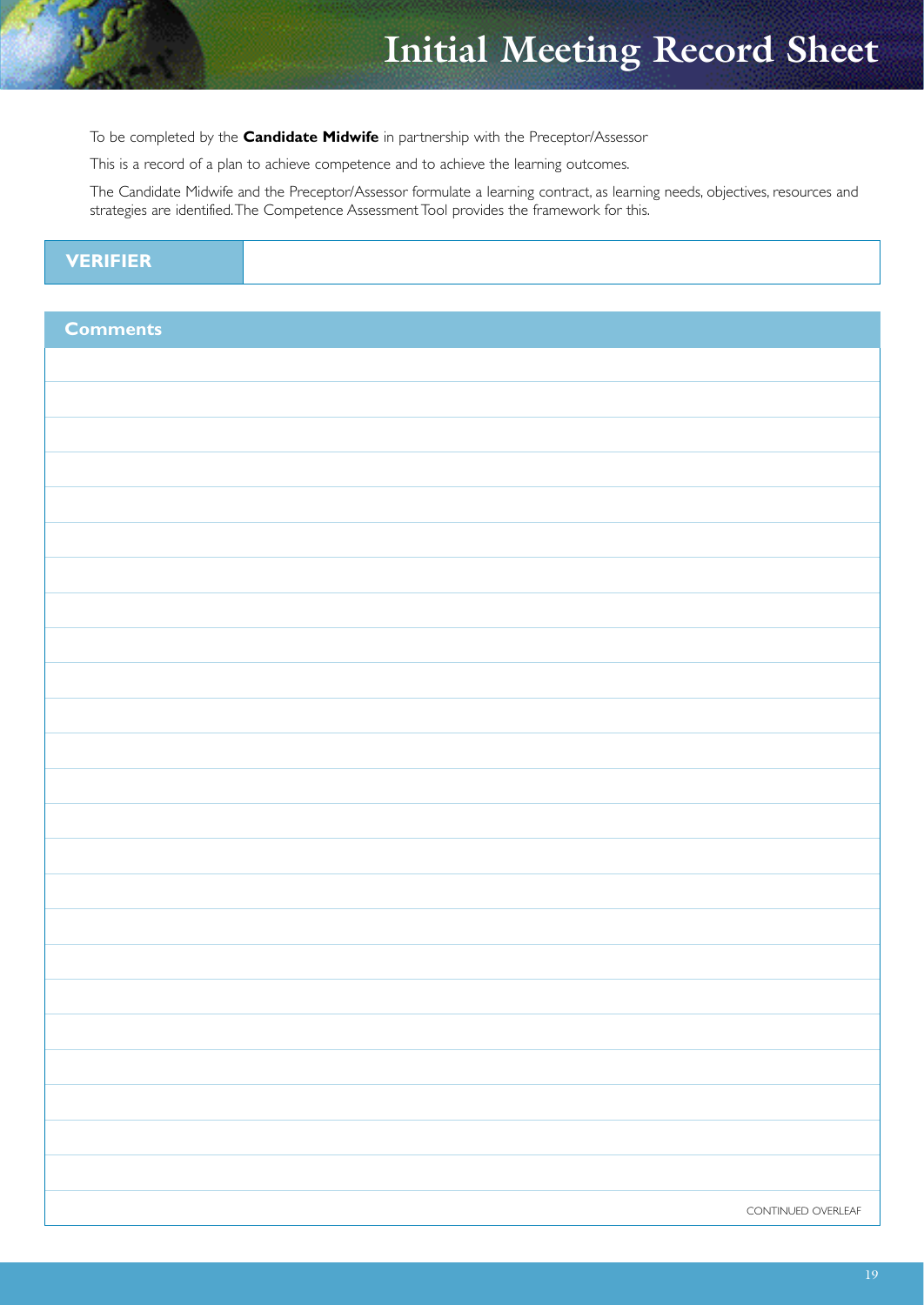| <b>Comments cont.</b> |
|-----------------------|
|                       |
|                       |
|                       |
|                       |
|                       |
|                       |
|                       |
|                       |
|                       |
|                       |
|                       |
|                       |
|                       |
|                       |
|                       |
|                       |
|                       |
|                       |
|                       |
|                       |
|                       |
|                       |
|                       |
|                       |
|                       |
|                       |
|                       |
|                       |
|                       |
|                       |

| <b>Signature of Candidate Midwife:</b>  | Date: |  |
|-----------------------------------------|-------|--|
| <b>Signature of Preceptor/Assessor:</b> | Date: |  |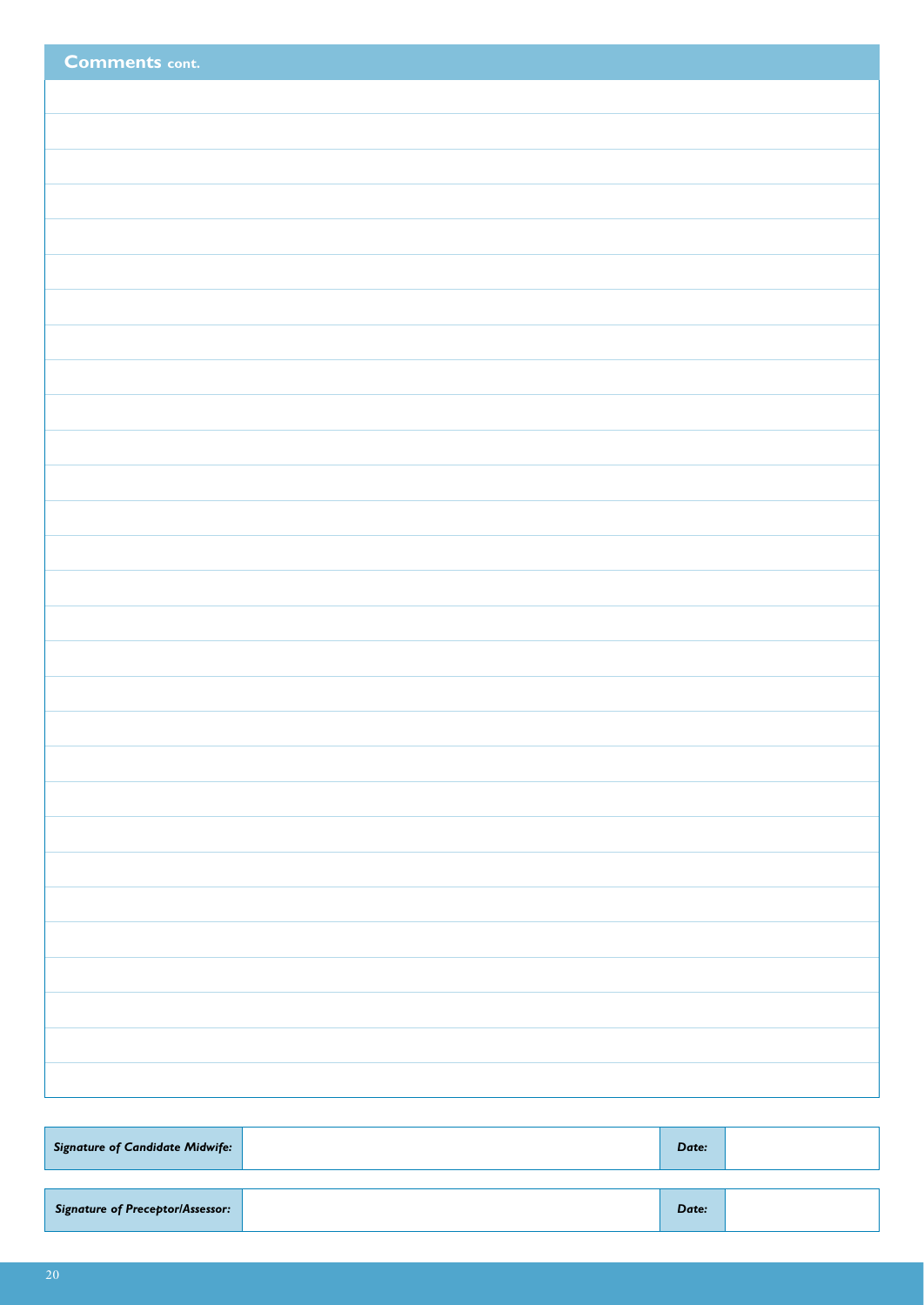# **Intermediate Meeting Record Sheet**

To be completed by the **Preceptor/Assessor** in partnership with the Candidate Midwife

The initial meeting record and the plan to achieve the five domains of competence are reviewed and an action plan developed where progress is not being made.

Verifier attends if problems are identified or if either Preceptor/Assessor or Candidate Midwife requests his/her presence. If problems identified, the Director of Midwifery should be notified.

| <b>Comments</b>    |
|--------------------|
|                    |
|                    |
|                    |
|                    |
|                    |
|                    |
|                    |
|                    |
|                    |
|                    |
|                    |
|                    |
|                    |
|                    |
|                    |
|                    |
|                    |
|                    |
|                    |
|                    |
|                    |
|                    |
|                    |
|                    |
| CONTINUED OVERLEAF |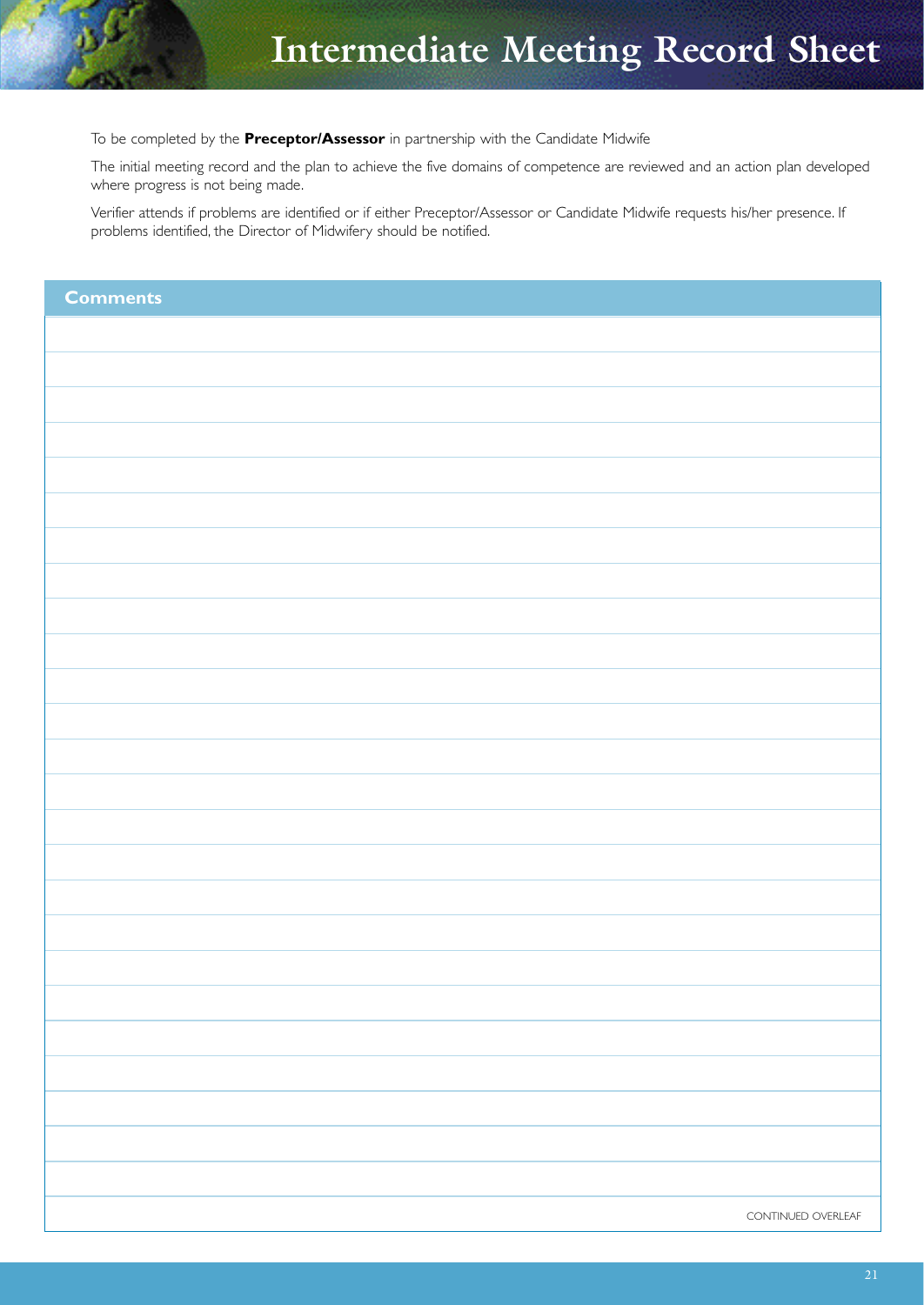| <b>Comments cont.</b> |
|-----------------------|
|                       |
|                       |
|                       |
|                       |
|                       |
|                       |
|                       |
|                       |
|                       |
|                       |
|                       |
|                       |
|                       |
|                       |
|                       |
|                       |
|                       |
|                       |
|                       |
|                       |
|                       |
|                       |
|                       |
|                       |

| Date: |  |
|-------|--|
| Date: |  |
| Date: |  |
|       |  |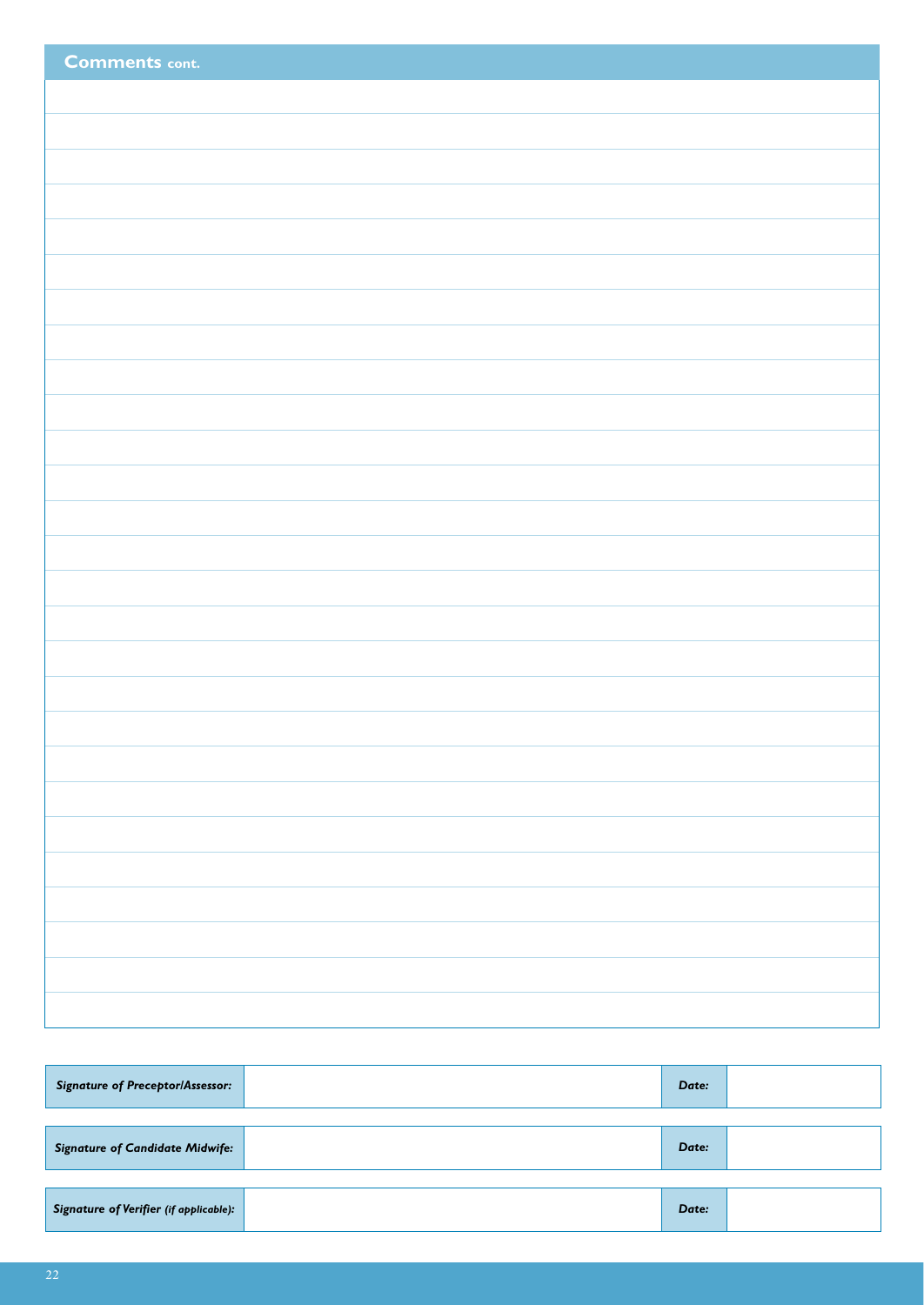# **Final Meeting Record Sheet**

To be completed by the **Preceptor/Assessor** in the presence of the Candidate Midwife.

Verifier attends if Candidate Midwife deemed not competent or if either Preceptor/Assessor or Candidate Midwife requests his/her presence.

#### **COMPETENT**

If learning outcomes have been achieved and Candidate Midwife deemed competent Preceptor/Assessor signs below:

Preceptor/Assessor Signature:

### **OR**

#### **NOT COMPETENT**

If Candidate Midwife deemed not competent Preceptor/Assessor signs below and specifies below Domain/s of Competence not achieved:

Preceptor/Assessor Signature:

#### **Comments**

| CONTINUED OVERLEAF |  |
|--------------------|--|
|                    |  |
|                    |  |
|                    |  |
|                    |  |
|                    |  |
|                    |  |
|                    |  |
|                    |  |
|                    |  |
|                    |  |
|                    |  |
|                    |  |
|                    |  |
|                    |  |
|                    |  |
|                    |  |
|                    |  |
|                    |  |
|                    |  |
|                    |  |
|                    |  |
|                    |  |
|                    |  |
|                    |  |
|                    |  |
|                    |  |
|                    |  |
|                    |  |
|                    |  |
|                    |  |
|                    |  |
|                    |  |
|                    |  |
|                    |  |
|                    |  |
|                    |  |
|                    |  |
|                    |  |
|                    |  |
|                    |  |
|                    |  |
|                    |  |
|                    |  |
|                    |  |
|                    |  |
|                    |  |
|                    |  |
|                    |  |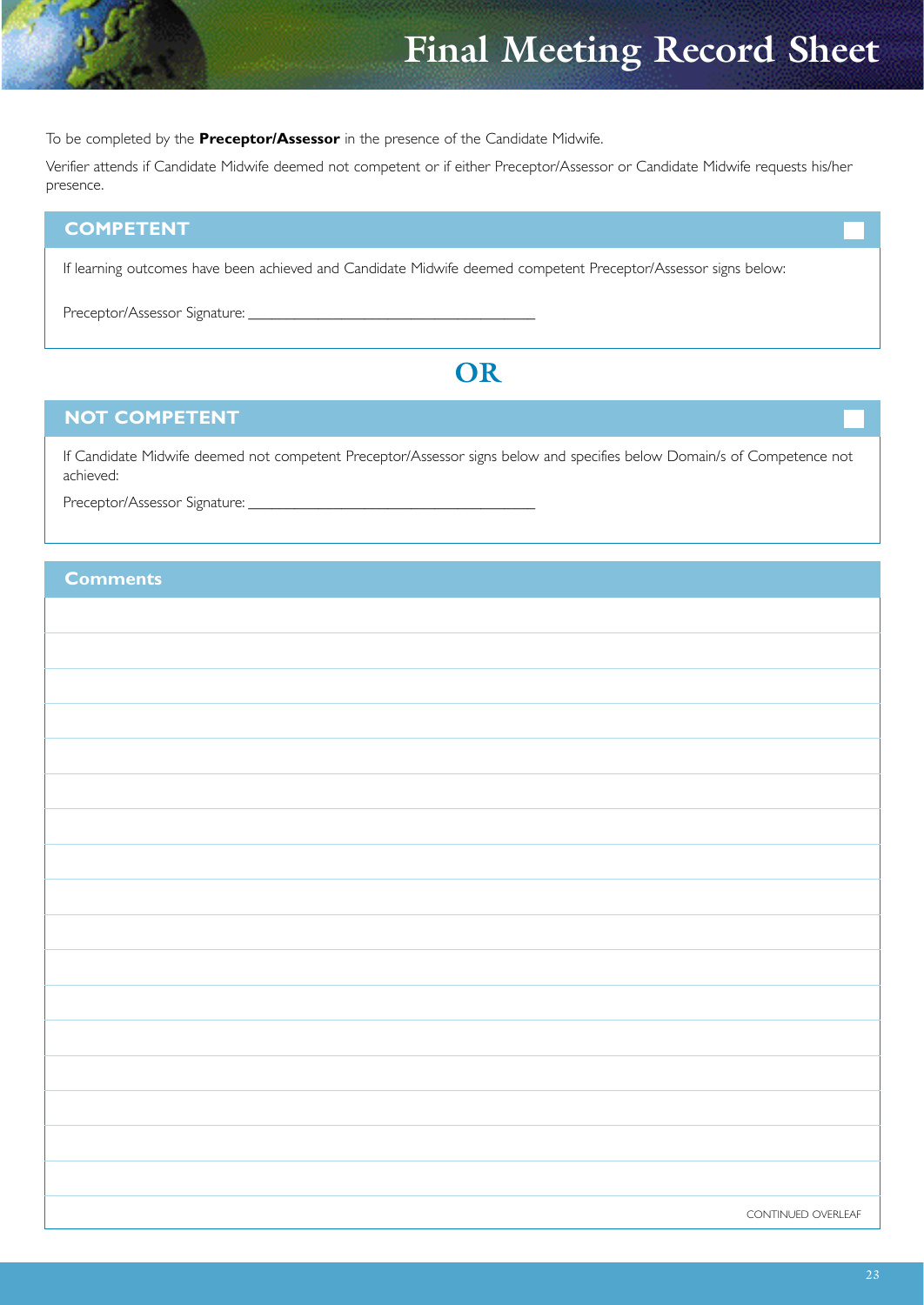| <b>Comments cont.</b> |
|-----------------------|
|                       |
|                       |
|                       |
|                       |
|                       |
|                       |
|                       |
|                       |
|                       |
|                       |
|                       |
|                       |
|                       |
|                       |
|                       |
|                       |
|                       |
|                       |
|                       |
|                       |
|                       |
|                       |
|                       |
|                       |
|                       |
|                       |
|                       |

| <b>Signature of Preceptor/Assessor:</b>       | Date: |  |
|-----------------------------------------------|-------|--|
|                                               |       |  |
| <b>Signature of Candidate Midwife:</b>        | Date: |  |
|                                               |       |  |
| <b>Signature of Verifier (if applicable):</b> | Date: |  |